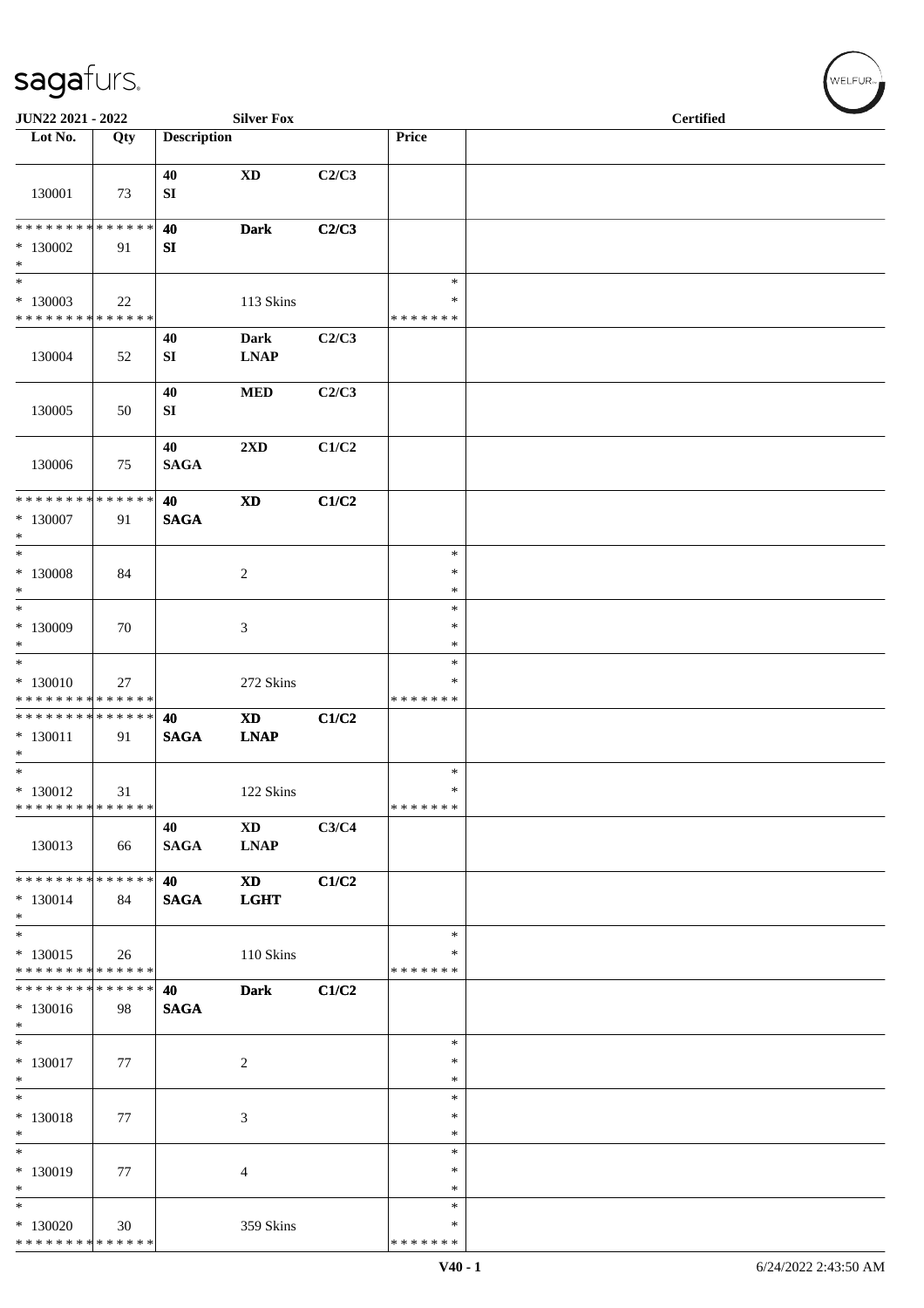| JUN22 2021 - 2022                                   |     |                    | <b>Silver Fox</b>              |                      |                                   | <b>Certified</b> |  |
|-----------------------------------------------------|-----|--------------------|--------------------------------|----------------------|-----------------------------------|------------------|--|
| Lot No.                                             | Qty | <b>Description</b> |                                |                      | Price                             |                  |  |
| * * * * * * * * * * * * * *<br>$*130021$<br>$*$     | 98  | 40<br><b>SAGA</b>  | <b>Dark</b><br><b>LNAP</b>     | C1/C2                |                                   |                  |  |
| $*$<br>$*130022$<br>* * * * * * * * * * * * * *     | 29  |                    | 127 Skins                      |                      | $\ast$<br>$\ast$<br>* * * * * * * |                  |  |
| * * * * * * * * * * * * * *<br>$*130023$<br>$*$     | 105 | 40<br><b>SAGA</b>  | <b>Dark</b><br><b>LGHT</b>     | C1/C2                |                                   |                  |  |
| $*$<br>$*130024$<br>* * * * * * * * * * * * * *     | 40  |                    | 145 Skins                      |                      | $\ast$<br>∗<br>* * * * * * *      |                  |  |
| 130025                                              | 41  | 40<br>IA           | <b>Dark</b><br>COR1            | C2/C3                |                                   |                  |  |
| * * * * * * * * * * * * * * *<br>$*130026$<br>$*$   | 98  | 40<br><b>SAGA</b>  | <b>MED</b>                     | C1/C2                |                                   |                  |  |
| $\ast$<br>$*130027$<br>$*$                          | 98  |                    | $\overline{c}$                 |                      | $\ast$<br>$\ast$<br>$\ast$        |                  |  |
| $*$<br>$*130028$<br>* * * * * * * * * * * * * *     | 87  |                    | 283 Skins                      |                      | $\ast$<br>∗<br>* * * * * * *      |                  |  |
| 130029                                              | 82  | 40<br><b>SAGA</b>  | $\bf MED$<br><b>LNAP</b>       | C1/C2                |                                   |                  |  |
| * * * * * * * * * * * * * * *<br>* 130030<br>$*$    | 98  | 40<br><b>SAGA</b>  | <b>MED</b><br><b>LGHT</b>      | C1/C2                |                                   |                  |  |
| $*$<br>* 130031<br>* * * * * * * * * * * * * *      | 28  |                    | 126 Skins                      |                      | ∗<br>∗<br>* * * * * * *           |                  |  |
| * * * * * * * * * * * * * * *<br>* 130032<br>$\ast$ | 91  | 40<br><b>SAGA</b>  | <b>PALE</b>                    | C1/C2                |                                   |                  |  |
| $\ast$<br>* 130033<br>* * * * * * * * * * * * * *   | 66  |                    | 157 Skins                      |                      | $\ast$<br>$\ast$<br>* * * * * * * |                  |  |
| 130034                                              | 77  | 40<br><b>SAGA</b>  | <b>PALE</b><br><b>LGHT</b>     | C1/C2                |                                   |                  |  |
| 130035                                              | 41  | 40<br><b>SAGA</b>  | PAL/XP<br><b>BRH</b>           | C1/C2                |                                   |                  |  |
| 130036                                              | 89  | 40<br><b>SAGA</b>  | $\bold{XP}$                    | C1/C2                |                                   |                  |  |
| 130037                                              | 50  | 40<br><b>SAGA</b>  | $\bold{XP}$<br><b>LGHT</b>     | C1/C2                |                                   |                  |  |
| 130038                                              | 72  | 40<br><b>SROY</b>  | $\mathbf{X}\mathbf{D}$<br>SILK | C1/C2                |                                   |                  |  |
| 130039                                              | 50  | 40<br><b>SROY</b>  | $\mathbf{X}\mathbf{D}$<br>SILK | C1/C2<br><b>LGHT</b> |                                   |                  |  |
| 130040                                              | 72  | 40<br><b>SROY</b>  | $\mathbf{X}\mathbf{D}$         | C1/C2                |                                   |                  |  |

 $w$ ELFUR<sub>m</sub>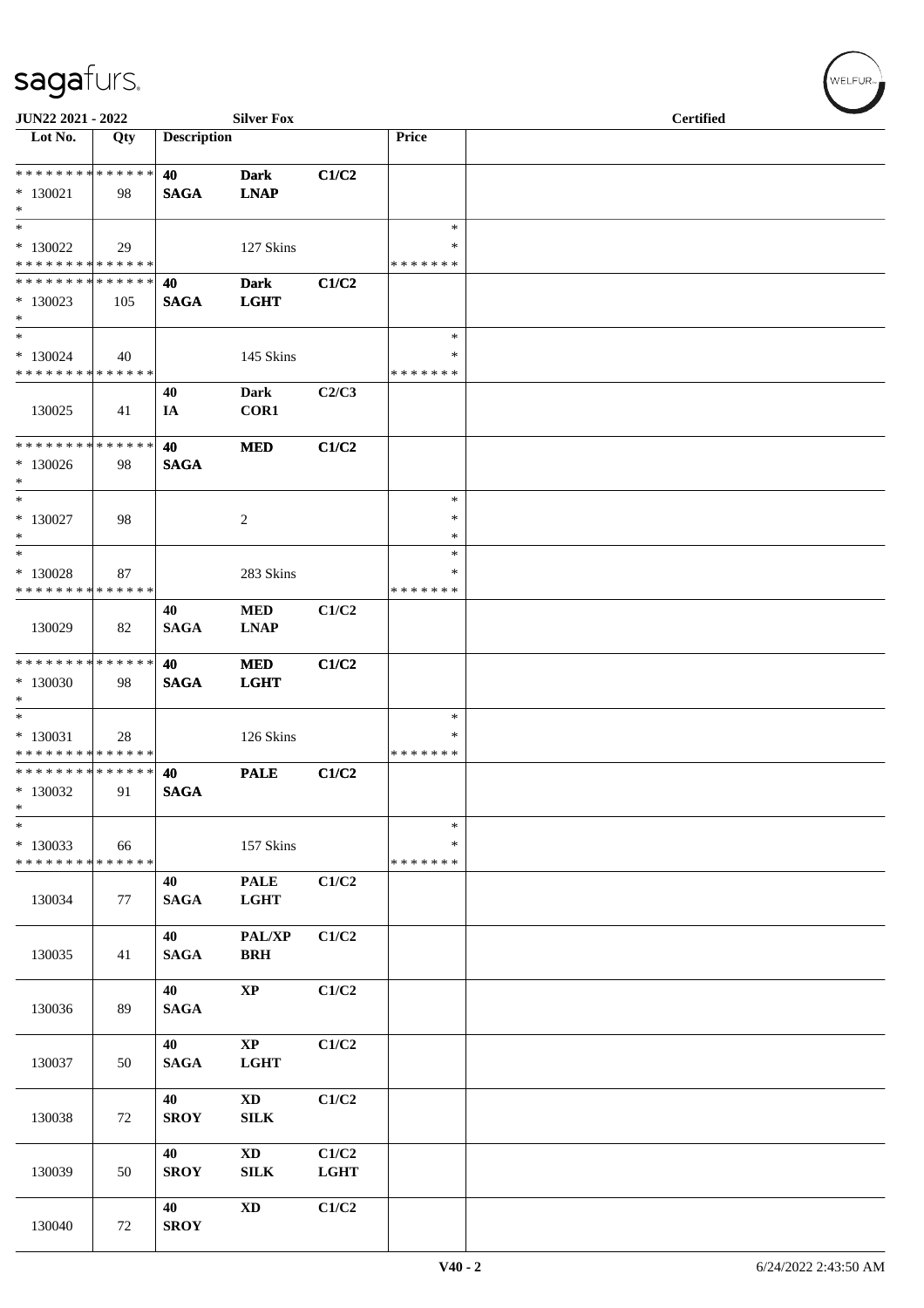| $\tilde{\phantom{a}}$                 |     |                    |                           |       |                         |                  |  |
|---------------------------------------|-----|--------------------|---------------------------|-------|-------------------------|------------------|--|
| JUN22 2021 - 2022                     |     |                    | <b>Silver Fox</b>         |       |                         | <b>Certified</b> |  |
| Lot No.                               | Qty | <b>Description</b> |                           |       | <b>Price</b>            |                  |  |
| **************                        |     | 40                 | <b>Dark</b>               | C1/C2 |                         |                  |  |
| $* 130041$<br>$\ast$                  | 84  | <b>SROY</b>        | <b>SILK</b>               |       |                         |                  |  |
| $*$                                   |     |                    |                           |       | $\ast$                  |                  |  |
| $*130042$<br>**************           | 48  |                    | 132 Skins                 |       | $\ast$<br>*******       |                  |  |
| 130043                                | 72  | 40<br><b>SROY</b>  | Dark                      | C1/C2 |                         |                  |  |
| **************<br>$*130044$<br>$\ast$ | 84  | 40<br><b>SROY</b>  | <b>MED</b><br><b>SILK</b> | C1/C2 |                         |                  |  |
| $\ast$                                |     |                    |                           |       | $\ast$                  |                  |  |
| $*130045$<br>**************           | 40  |                    | 124 Skins                 |       | $\ast$<br>* * * * * * * |                  |  |
| 130046                                | 48  | 40<br><b>SROY</b>  | <b>MED</b>                | C1/C2 |                         |                  |  |

 $(\forall ELEUR_{\text{max}})$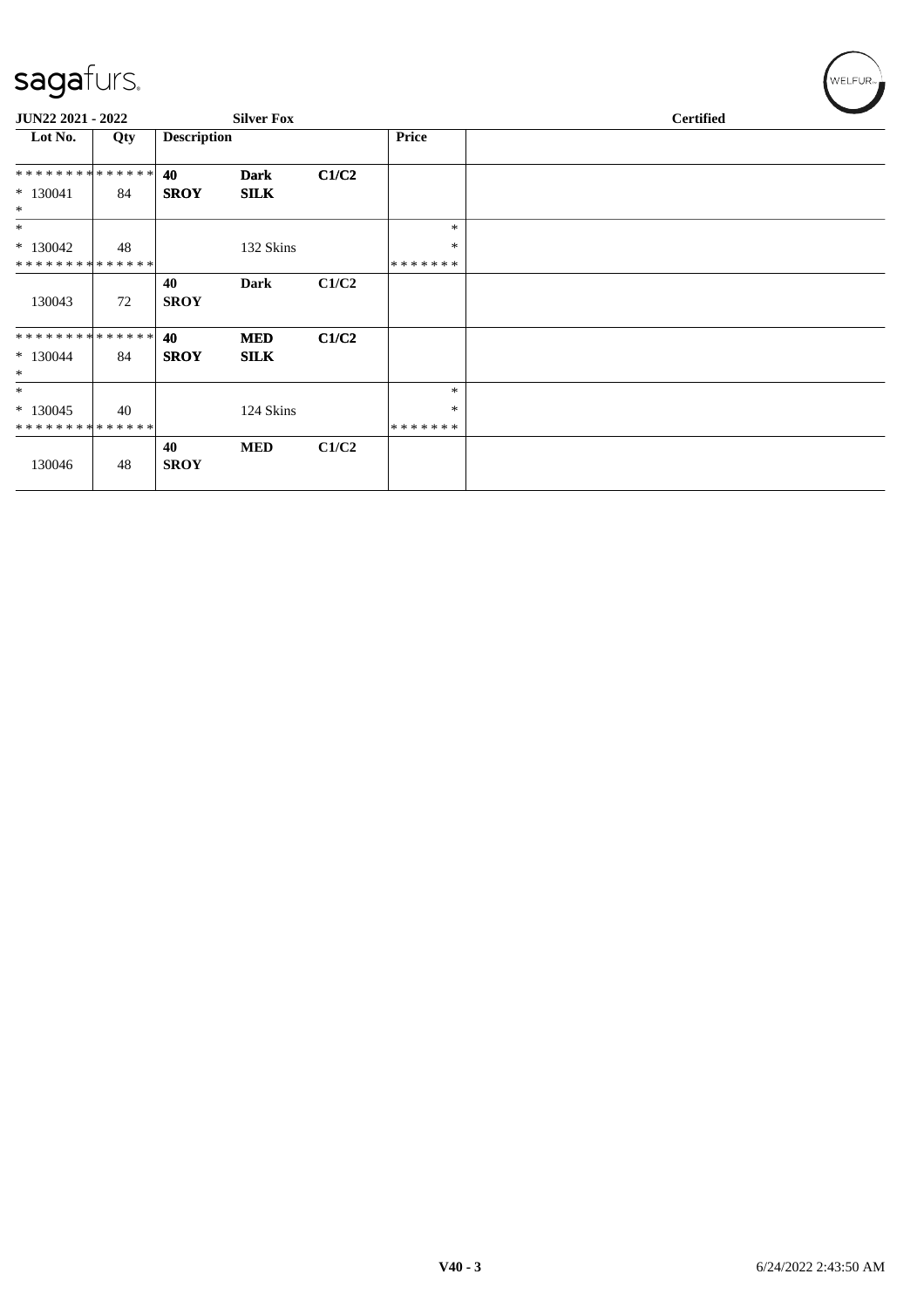| JUN22 2021 - 2022                                          |     |                        | <b>Silver Fox</b>                      |       |                              | <b>Certified</b> |  |
|------------------------------------------------------------|-----|------------------------|----------------------------------------|-------|------------------------------|------------------|--|
| Lot No.                                                    | Qty | <b>Description</b>     |                                        |       | Price                        |                  |  |
| 130101                                                     | 76  | 30<br>SI               | $\mathbf{X}\mathbf{D}$                 | C1/C2 |                              |                  |  |
| 130102                                                     | 113 | 30<br>${\bf S}{\bf I}$ | $\mathbf{X}\mathbf{D}$                 | C3/C4 |                              |                  |  |
| **************                                             |     | 30                     | $\mathbf{X}\mathbf{D}$                 | C2/C3 |                              |                  |  |
| $*130103$<br>$\ast$<br>$\ast$                              | 112 | SI                     | <b>LNAP</b>                            |       | $\ast$                       |                  |  |
| $* 130104$<br>* * * * * * * * * * * * * *                  | 85  |                        | 197 Skins                              |       | $\ast$<br>* * * * * * *      |                  |  |
| 130105                                                     | 103 | 30<br>SI               | <b>Dark</b>                            | C1/C2 |                              |                  |  |
| 130106                                                     | 65  | 30<br>SI               | Dark                                   | C3/C4 |                              |                  |  |
| 130107                                                     | 116 | 30<br>${\bf SI}$       | <b>Dark</b><br><b>LNAP</b>             | C2/C3 |                              |                  |  |
| * * * * * * * * * * * * * *                                |     | 30                     | <b>MED</b>                             | C2/C3 |                              |                  |  |
| $* 130108$<br>$\ast$                                       | 112 | SI                     |                                        |       |                              |                  |  |
| $\frac{1}{1}$<br>* 130109<br>* * * * * * * * * * * * * *   | 44  |                        | 156 Skins                              |       | $\ast$<br>∗<br>* * * * * * * |                  |  |
| 130110                                                     | 68  | 30<br>SI               | $\bf MED$<br><b>LNAP</b>               | C2/C3 |                              |                  |  |
| 130111                                                     | 99  | 30<br>SI               | <b>PALE</b>                            | C1/C2 |                              |                  |  |
| 130112                                                     | 79  | 30<br>${\bf S}{\bf I}$ | XP/2XP                                 | C1/C2 |                              |                  |  |
| * * * * * * * * * * * * * *<br>$* 130113$<br>$*$           | 105 | 30<br><b>SAGA</b>      | 2XD                                    | C1/C2 |                              |                  |  |
| $\ast$<br>$* 130114$<br>$*$                                | 84  |                        | $\sqrt{2}$                             |       | $\ast$<br>$\ast$<br>$\ast$   |                  |  |
| $\frac{1}{*}$<br>$* 130115$<br>* * * * * * * * * * * * * * | 25  |                        | 214 Skins                              |       | $\ast$<br>∗<br>* * * * * * * |                  |  |
| 130116                                                     | 94  | 30<br><b>SAGA</b>      | 2XD<br><b>LNAP</b>                     | C2/C3 |                              |                  |  |
| 130117                                                     | 98  | 30<br><b>SAGA</b>      | $2\mathbf{X}\mathbf{D}$<br><b>LGHT</b> | C2/C3 |                              |                  |  |
| 130118                                                     | 92  | 30<br>IA               | $2\mathbf{X}\mathbf{D}$<br>COR1        | C2/C3 |                              |                  |  |
| * * * * * * * * * * * * * *<br>* 130119<br>$\ast$          | 105 | 30<br><b>SAGA</b>      | $\boldsymbol{\mathrm{XD}}$             | C1/C2 |                              |                  |  |
| $\ast$<br>$* 130120$<br>$*$                                | 98  |                        | $\overline{c}$                         |       | $\ast$<br>$\ast$<br>$\ast$   |                  |  |

 $w$ ELFUR<sub>m</sub>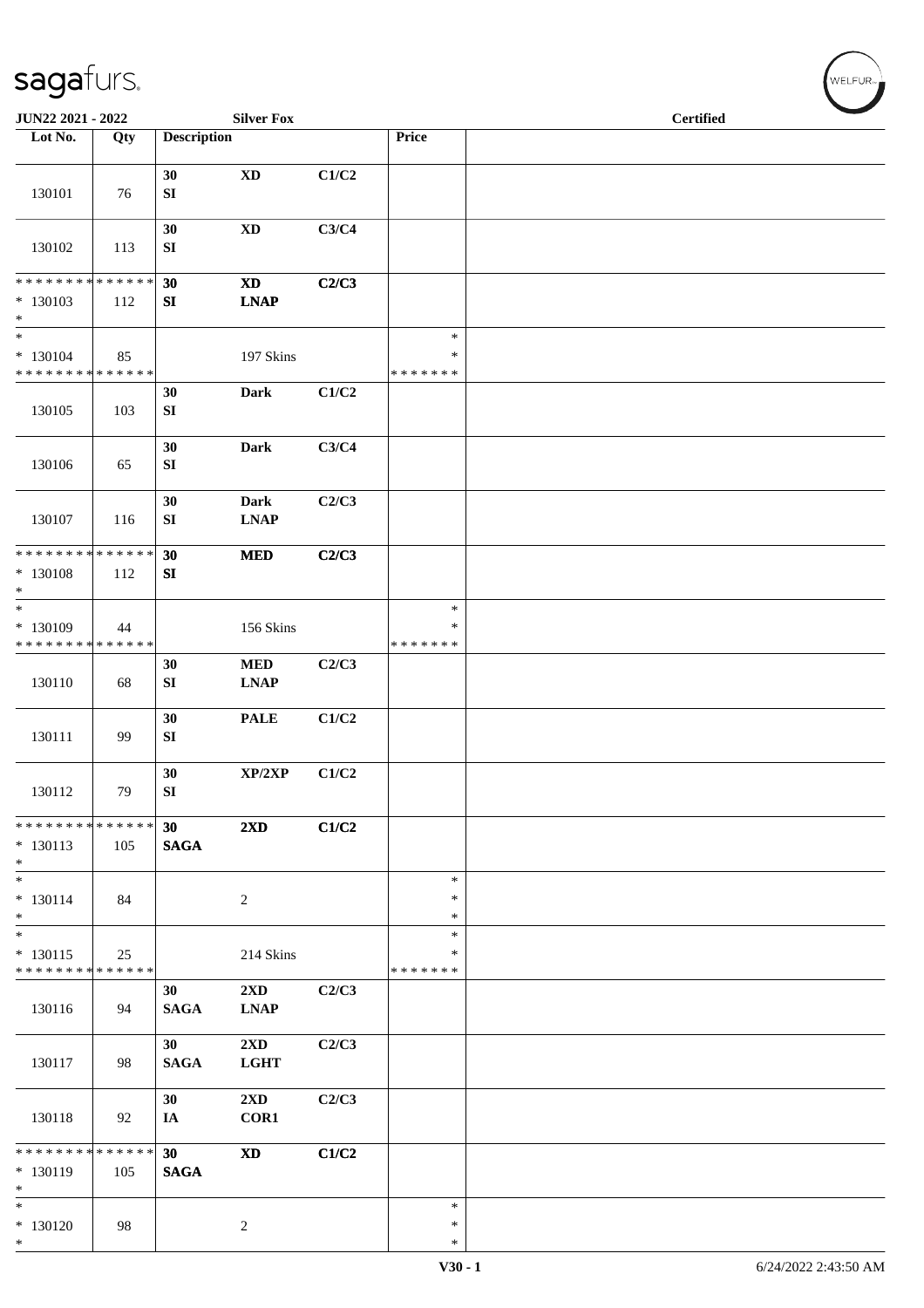| JUN22 2021 - 2022                          |     |                    | <b>Silver Fox</b>          |       |                         | <b>Certified</b> |
|--------------------------------------------|-----|--------------------|----------------------------|-------|-------------------------|------------------|
| $\overline{\phantom{a}}$ Lot No.           | Qty | <b>Description</b> |                            |       | Price                   |                  |
| $*$                                        |     | 30 <sup>1</sup>    | $\mathbf{X}\mathbf{D}$     | C1/C2 | $\ast$                  |                  |
| $* 130121$<br>$*$                          | 98  | <b>SAGA</b>        |                            |       | ∗<br>$\ast$             |                  |
|                                            |     |                    |                            |       | $\ast$                  |                  |
| $* 130122$<br>$*$                          | 98  |                    | $\overline{4}$             |       | $\ast$<br>$\ast$        |                  |
| $*$                                        |     |                    |                            |       | $\ast$                  |                  |
| * 130123<br>$*$                            | 98  |                    | 5                          |       | $\ast$<br>$\ast$        |                  |
|                                            |     |                    |                            |       | $\ast$                  |                  |
| $* 130124$<br>$*$                          | 98  |                    | 6                          |       | ∗<br>$\ast$             |                  |
| $\overline{\phantom{0}}$                   |     |                    |                            |       | $\ast$                  |                  |
| $* 130125$<br>$*$                          | 98  |                    | $\boldsymbol{7}$           |       | $\ast$<br>$\ast$        |                  |
| $*$                                        |     |                    |                            |       | $\ast$                  |                  |
| $* 130126$<br>$*$                          | 98  |                    | $\,8\,$                    |       | $\ast$<br>$\ast$        |                  |
|                                            |     |                    |                            |       | *                       |                  |
| $* 130127$<br>$*$                          | 98  |                    | 9                          |       | ∗<br>$\ast$             |                  |
|                                            |     |                    |                            |       | $\ast$                  |                  |
| * 130128<br>* * * * * * * * * * * * * *    | 52  |                    | 941 Skins                  |       | $\ast$<br>* * * * * * * |                  |
|                                            |     | 30                 | XD                         | C3    |                         |                  |
| 130129                                     | 48  | <b>SAGA</b>        |                            |       |                         |                  |
| * * * * * * * * * * * * * * *              |     | 30                 | $\boldsymbol{\mathrm{XD}}$ | C3/C4 |                         |                  |
| $* 130130$<br>$*$                          | 105 | <b>SAGA</b>        |                            |       |                         |                  |
|                                            |     |                    |                            |       | $\ast$                  |                  |
| $* 130131$<br>* * * * * * * * * * * * * *  | 102 |                    | 207 Skins                  |       | $\ast$<br>* * * * * * * |                  |
| ******** <mark>******</mark>               |     | 30                 | <b>XD</b>                  | C1/C2 |                         |                  |
| $* 130132$<br>$\ast$                       | 105 | <b>SAGA</b>        | <b>LNAP</b>                |       |                         |                  |
| $\ast$                                     |     |                    |                            |       | $\ast$                  |                  |
| $* 130133$<br>$*$                          | 98  |                    | 2                          |       | ∗<br>∗                  |                  |
| $*$                                        |     |                    |                            |       | $\ast$                  |                  |
| $* 130134$<br>* * * * * * * * * * * * * *  | 33  |                    | 236 Skins                  |       | $\ast$<br>* * * * * * * |                  |
| * * * * * * * * <mark>* * * * * * *</mark> |     | 30                 | <b>XD</b>                  | C1/C2 |                         |                  |
| $* 130135$<br>$\ast$                       | 105 | <b>SAGA</b>        | <b>LNAP</b>                |       |                         |                  |
|                                            |     |                    |                            |       | $\ast$                  |                  |
| $* 130136$<br>* * * * * * * * * * * * * *  | 34  |                    | 139 Skins                  |       | $\ast$<br>* * * * * * * |                  |
| * * * * * * * * <mark>* * * * * * *</mark> |     | 30                 | $\mathbf{X}\mathbf{D}$     | C3/C4 |                         |                  |
| $* 130137$<br>$*$                          | 84  | <b>SAGA</b>        | <b>LNAP</b>                |       |                         |                  |
| $*$                                        |     |                    |                            |       | $\ast$                  |                  |
| $* 130138$<br>$*$                          | 83  |                    | 2                          |       | $\ast$<br>$\ast$        |                  |
| $*$                                        |     |                    |                            |       | *                       |                  |
| * 130139<br>* * * * * * * * * * * * * * *  | 21  |                    | 188 Skins                  |       | *<br>* * * * * * *      |                  |
|                                            |     | 30                 | $\mathbf{X}\mathbf{D}$     | C2/C3 |                         |                  |
| 130140                                     | 82  | <b>SAGA</b>        | CHA-                       |       |                         |                  |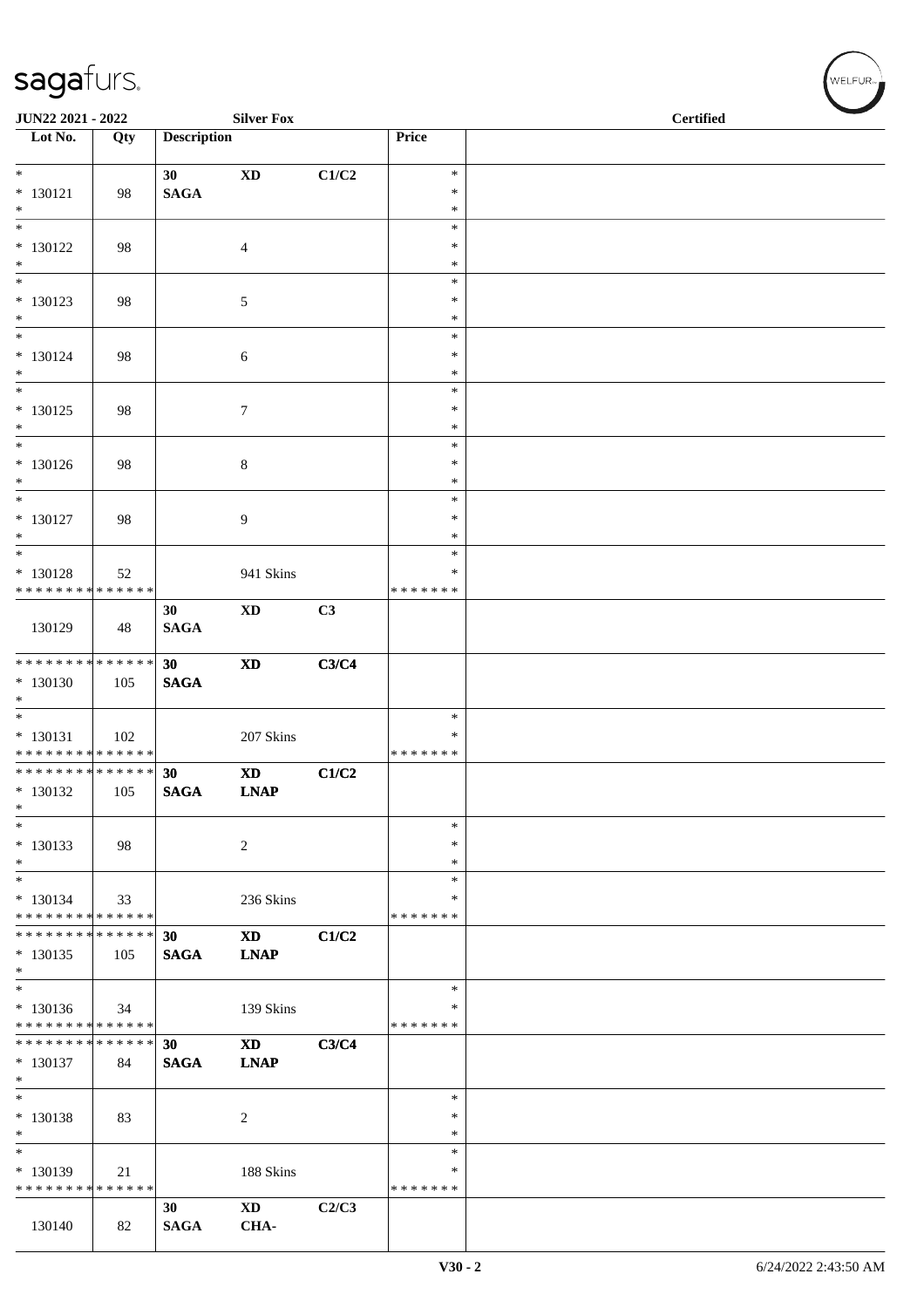| JUN22 2021 - 2022                                              |     |                    | <b>Silver Fox</b>                     |       |                                   | <b>Certified</b> |  |
|----------------------------------------------------------------|-----|--------------------|---------------------------------------|-------|-----------------------------------|------------------|--|
| Lot No.                                                        | Qty | <b>Description</b> |                                       |       | Price                             |                  |  |
| **************<br>$* 130141$<br>$\ast$                         | 112 | 30<br><b>SAGA</b>  | $\mathbf{X}\mathbf{D}$<br><b>LGHT</b> | C1/C2 |                                   |                  |  |
| $\ast$<br>$* 130142$<br>$\ast$                                 | 105 |                    | $\overline{c}$                        |       | $\ast$<br>$\ast$<br>$\ast$        |                  |  |
| $\overline{\phantom{1}}$<br>$* 130143$<br>$\ast$               | 105 |                    | $\mathfrak{Z}$                        |       | $\ast$<br>$\ast$<br>$\ast$        |                  |  |
| $\ast$<br>$* 130144$<br>******** <mark>******</mark>           | 73  |                    | 395 Skins                             |       | $\ast$<br>$\ast$<br>* * * * * * * |                  |  |
| 130145                                                         | 105 | 30<br><b>SAGA</b>  | $\mathbf{X}\mathbf{D}$<br><b>LGHT</b> | C1/C2 |                                   |                  |  |
| 130146                                                         | 107 | 30<br><b>SAGA</b>  | $\mathbf{X}\mathbf{D}$<br><b>LGHT</b> | C3/C4 |                                   |                  |  |
| **************<br>$* 130147$<br>$*$                            | 98  | 30<br>IA           | <b>XD</b><br>COR1                     | C2/C3 |                                   |                  |  |
| $\overline{\ast}$<br>$* 130148$<br>* * * * * * * * * * * * * * | 26  |                    | 124 Skins                             |       | $\ast$<br>$\ast$<br>* * * * * * * |                  |  |
| 130149                                                         | 51  | 30<br>IA           | $\mathbf{X}\mathbf{D}$<br>COR1        | C2/C3 |                                   |                  |  |
| ******** <mark>******</mark><br>$* 130150$<br>$*$              | 105 | 30<br><b>SAGA</b>  | <b>Dark</b>                           | C1/C2 |                                   |                  |  |
| $\ast$<br>$* 130151$<br>$\ast$                                 | 98  |                    | $\sqrt{2}$                            |       | $\ast$<br>$\ast$<br>$\ast$        |                  |  |
| $\overline{\phantom{a}^*}$<br>$* 130152$<br>$\ast$             | 98  |                    | $\mathfrak{Z}$                        |       | $\ast$<br>$\ast$<br>$\ast$        |                  |  |
| $\overline{\ast}$<br>$* 130153$<br>$*$                         | 98  |                    | $\overline{4}$                        |       | $\ast$<br>$\ast$<br>$\ast$        |                  |  |
| $\ast$<br>$* 130154$<br>$\ast$                                 | 98  |                    | $\mathfrak{S}$                        |       | $\ast$<br>$\ast$<br>$\ast$        |                  |  |
| $\ast$<br>$* 130155$<br>$\ast$                                 | 98  |                    | $\sqrt{6}$                            |       | $\ast$<br>$\ast$<br>$\ast$        |                  |  |
| $_{\ast}$<br>$* 130156$<br>$\ast$                              | 98  |                    | $\tau$                                |       | $\ast$<br>$\ast$<br>$\ast$        |                  |  |
| $\ast$<br>$* 130157$<br>$\ast$                                 | 98  |                    | $8\,$                                 |       | $\ast$<br>$\ast$<br>$\ast$        |                  |  |
| $\overline{\ast}$<br>$* 130158$<br>* * * * * * * * * * * * * * | 101 |                    | 892 Skins                             |       | $\ast$<br>$\ast$<br>* * * * * * * |                  |  |
| * * * * * * * * * * * * * *<br>$*130159$<br>$\ast$             | 105 | 30<br><b>SAGA</b>  | <b>Dark</b>                           | C3/C4 |                                   |                  |  |
| $\ast$<br>$* 130160$<br>$\ast$                                 | 98  |                    | $\overline{c}$                        |       | $\ast$<br>$\ast$<br>$\ast$        |                  |  |

 $(\forall ELFUR_{\text{max}})$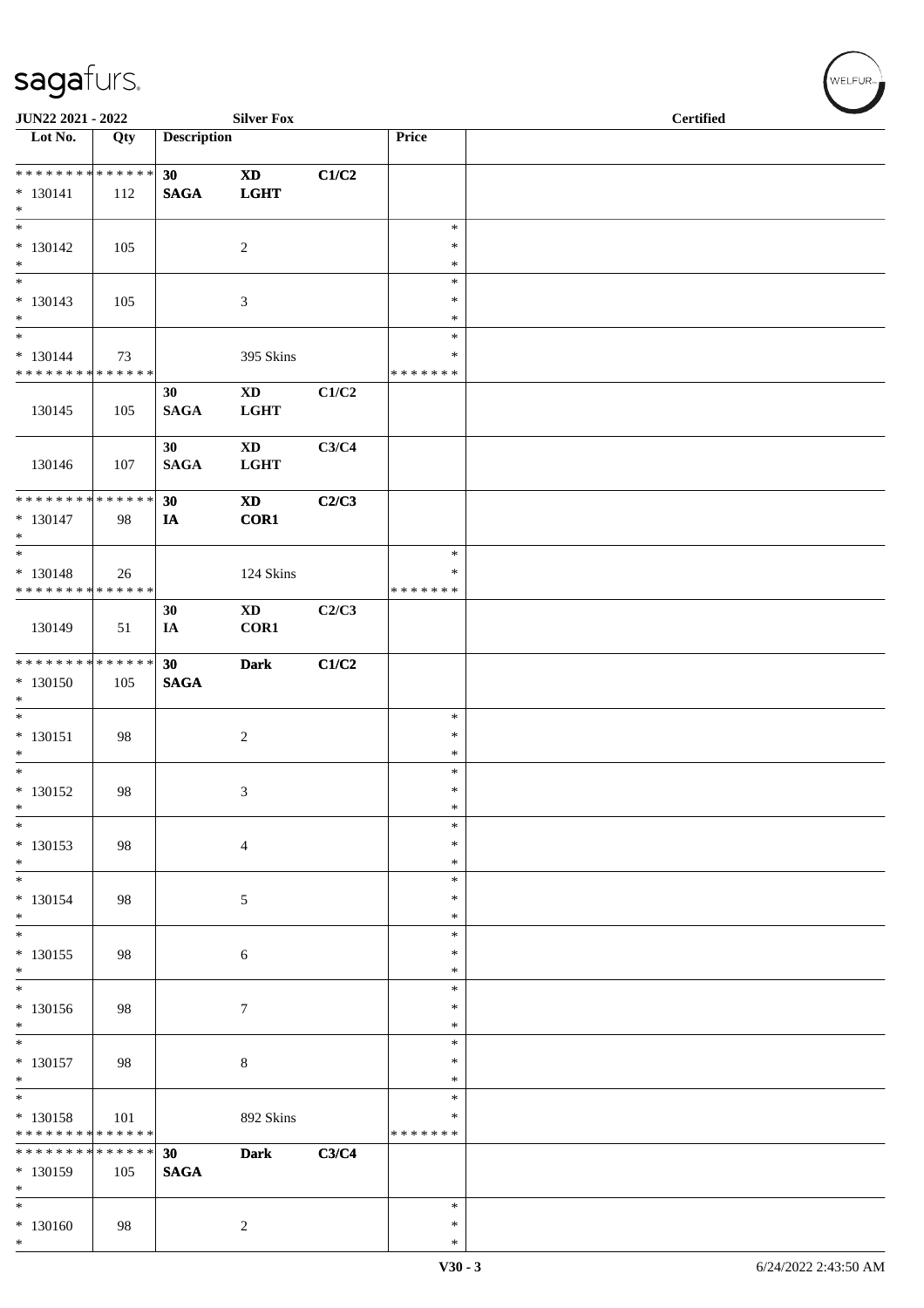| JUN22 2021 - 2022                                              |     |                    | <b>Silver Fox</b> |       |               | <b>Certified</b> |
|----------------------------------------------------------------|-----|--------------------|-------------------|-------|---------------|------------------|
| Lot No.                                                        | Qty | <b>Description</b> |                   |       | Price         |                  |
| $\ast$<br>$* 130161$                                           | 37  | 30<br><b>SAGA</b>  | <b>Dark</b>       | C3/C4 | $\ast$<br>∗   |                  |
| ******** <mark>******</mark>                                   |     |                    |                   |       | * * * * * * * |                  |
| ******** <mark>******</mark>                                   |     | 30                 | <b>Dark</b>       | C1/C2 |               |                  |
| * 130162                                                       | 105 | <b>SAGA</b>        | <b>LNAP</b>       |       |               |                  |
| $\ast$                                                         |     |                    |                   |       |               |                  |
| $*$                                                            |     |                    |                   |       | $\ast$        |                  |
| $* 130163$                                                     | 98  |                    | $\overline{c}$    |       | $\ast$        |                  |
| $\ast$                                                         |     |                    |                   |       | $\ast$        |                  |
| $*$                                                            |     |                    |                   |       | $\ast$        |                  |
| $* 130164$                                                     |     |                    |                   |       | ∗             |                  |
| $*$                                                            | 98  |                    | $\mathfrak{Z}$    |       | $\ast$        |                  |
| $*$                                                            |     |                    |                   |       |               |                  |
|                                                                |     |                    |                   |       | $\ast$        |                  |
| $* 130165$                                                     | 39  |                    | 340 Skins         |       | *             |                  |
| * * * * * * * * * * * * * *                                    |     |                    |                   |       | * * * * * * * |                  |
| * * * * * * * * * * * * * * *                                  |     | 30                 | <b>Dark</b>       | C3/C4 |               |                  |
| * 130166                                                       | 105 | <b>SAGA</b>        | <b>LNAP</b>       |       |               |                  |
| $*$                                                            |     |                    |                   |       |               |                  |
| $*$                                                            |     |                    |                   |       | $\ast$        |                  |
| $* 130167$                                                     | 39  |                    | 144 Skins         |       | ∗             |                  |
| * * * * * * * * * * * * * * *                                  |     |                    |                   |       | * * * * * * * |                  |
| * * * * * * * * * * * * * * *                                  |     | 30                 | <b>Dark</b>       | C1/C2 |               |                  |
| * 130168                                                       | 112 | <b>SAGA</b>        | <b>LGHT</b>       |       |               |                  |
| $*$                                                            |     |                    |                   |       |               |                  |
| $*$                                                            |     |                    |                   |       | $\ast$        |                  |
| * 130169                                                       | 105 |                    | $\overline{c}$    |       | $\ast$        |                  |
| $*$                                                            |     |                    |                   |       | *             |                  |
| $*$                                                            |     |                    |                   |       | $\ast$        |                  |
| * 130170                                                       | 105 |                    | 3                 |       | $\ast$        |                  |
| $*$                                                            |     |                    |                   |       | $\ast$        |                  |
| $*$                                                            |     |                    |                   |       | $\ast$        |                  |
|                                                                |     |                    |                   |       | $\ast$        |                  |
| $* 130171$<br>$*$                                              | 105 |                    | 4                 |       | $\ast$        |                  |
| $*$                                                            |     |                    |                   |       | $\ast$        |                  |
|                                                                |     |                    |                   |       | $\ast$        |                  |
| $* 130172$                                                     | 89  |                    | 516 Skins         |       |               |                  |
| * * * * * * * * * * * * * * *<br>* * * * * * * * * * * * * * * |     |                    |                   |       | * * * * * * * |                  |
|                                                                |     | 30                 | <b>Dark</b>       | C1/C2 |               |                  |
| * 130173                                                       | 112 | <b>SAGA</b>        | <b>LGHT</b>       |       |               |                  |
| $*$                                                            |     |                    |                   |       |               |                  |
| $*$                                                            |     |                    |                   |       | $\ast$        |                  |
| * 130174                                                       | 105 |                    | 2                 |       | $\ast$        |                  |
| $\ast$                                                         |     |                    |                   |       | $\ast$        |                  |
| $*$                                                            |     |                    |                   |       | $\ast$        |                  |
| * 130175                                                       | 105 |                    | 3                 |       | $\ast$        |                  |
| $\ast$                                                         |     |                    |                   |       | $\ast$        |                  |
| $\overline{\phantom{0}}$                                       |     |                    |                   |       | $\ast$        |                  |
| * 130176                                                       | 29  |                    | 351 Skins         |       | ∗             |                  |
| * * * * * * * * * * * * * *                                    |     |                    |                   |       | * * * * * * * |                  |
| * * * * * * * * * * * * * * *                                  |     | 30                 | <b>Dark</b>       | C3/C4 |               |                  |
| $* 130177$                                                     | 112 | <b>SAGA</b>        | <b>LGHT</b>       |       |               |                  |
| $*$                                                            |     |                    |                   |       |               |                  |
| $\ast$                                                         |     |                    |                   |       | $\ast$        |                  |
| $* 130178$                                                     | 39  |                    | 151 Skins         |       | $\ast$        |                  |
| * * * * * * * * * * * * * *                                    |     |                    |                   |       | * * * * * * * |                  |
|                                                                |     | 30                 | <b>Dark</b>       | C2/C3 |               |                  |
| 130179                                                         | 84  | <b>SAGA</b>        | <b>BRH</b>        |       |               |                  |
|                                                                |     |                    |                   |       |               |                  |
|                                                                |     | 30                 | <b>Dark</b>       | C2/C3 |               |                  |
| 130180                                                         |     |                    |                   |       |               |                  |
|                                                                | 76  | IA                 | COR1              |       |               |                  |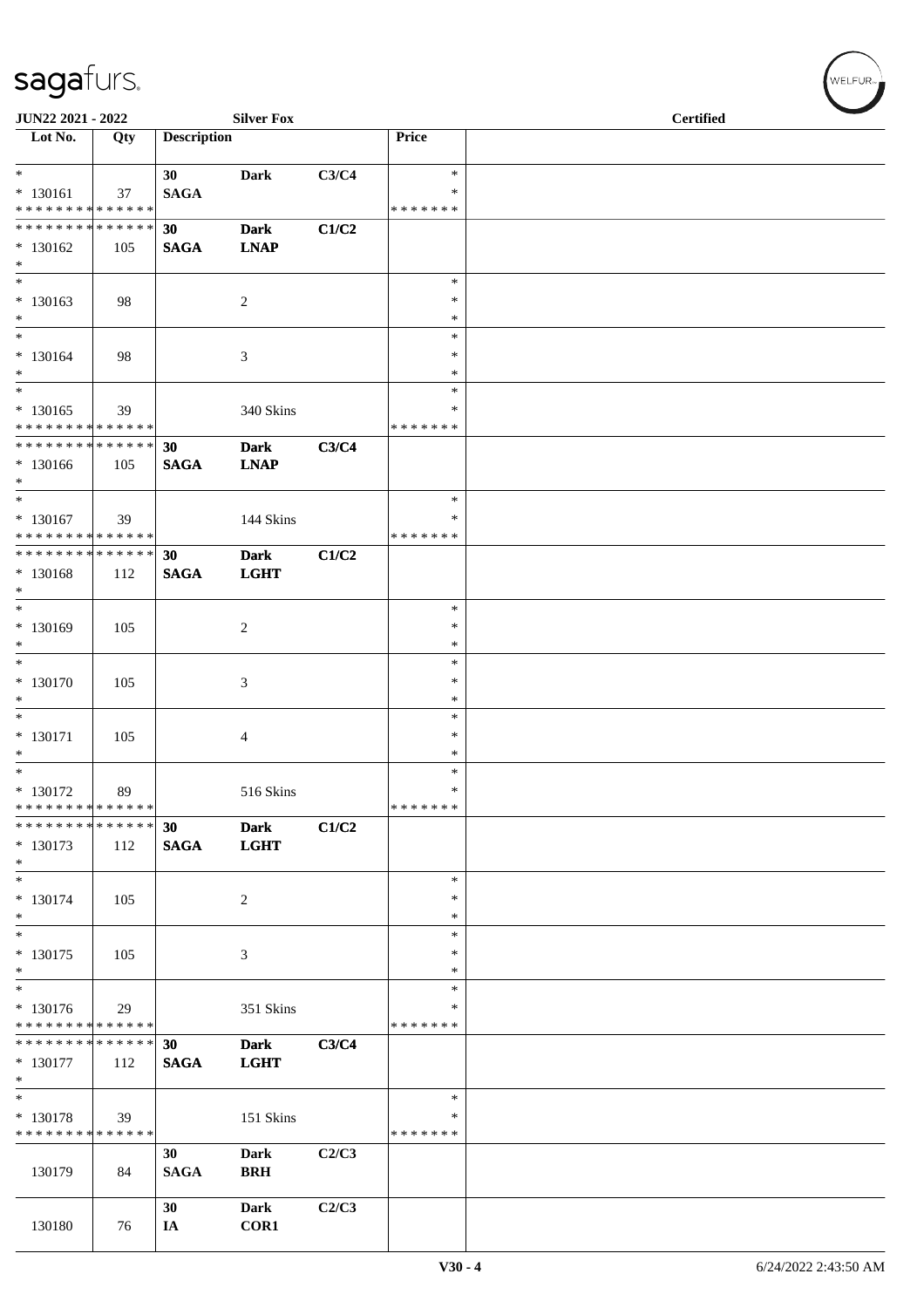| JUN22 2021 - 2022                                |        |                    | <b>Silver Fox</b> |       |                         | <b>Certified</b> |
|--------------------------------------------------|--------|--------------------|-------------------|-------|-------------------------|------------------|
| $\overline{\phantom{1}}$ Lot No.                 | Qty    | <b>Description</b> |                   |       | Price                   |                  |
| ******** <mark>******</mark>                     |        | 30                 | $\bf MED$         | C1/C2 |                         |                  |
| $* 130181$<br>$*$                                | 105    | <b>SAGA</b>        |                   |       |                         |                  |
| $\overline{\ast}$                                |        |                    |                   |       | $\ast$                  |                  |
| $* 130182$<br>$*$                                | 98     |                    | $\sqrt{2}$        |       | $\ast$<br>$\ast$        |                  |
|                                                  |        |                    |                   |       | $\ast$                  |                  |
| $* 130183$<br>$*$                                | 98     |                    | 3                 |       | $\ast$<br>$\ast$        |                  |
| $\overline{\phantom{0}}$                         |        |                    |                   |       | $\ast$                  |                  |
| $* 130184$                                       | 98     |                    | $\overline{4}$    |       | $\ast$                  |                  |
| $*$<br>$\overline{\phantom{0}}$                  |        |                    |                   |       | $\ast$<br>$\ast$        |                  |
| $* 130185$                                       | 98     |                    | $\sqrt{5}$        |       | $\ast$                  |                  |
| $*$<br>$*$                                       |        |                    |                   |       | $\ast$<br>$\ast$        |                  |
| $* 130186$                                       | 98     |                    | 6                 |       | $\ast$                  |                  |
| $*$<br>$\overline{\ast}$                         |        |                    |                   |       | $\ast$                  |                  |
| * 130187                                         | 98     |                    | $\boldsymbol{7}$  |       | $\ast$<br>$\ast$        |                  |
| $*$                                              |        |                    |                   |       | $\ast$                  |                  |
| $\overline{\ }$<br>$* 130188$                    | 98     |                    | $8\,$             |       | $\ast$<br>$\ast$        |                  |
| $\ast$                                           |        |                    |                   |       | $\ast$                  |                  |
|                                                  |        |                    |                   |       | $\ast$                  |                  |
| * 130189<br>$*$                                  | 98     |                    | 9                 |       | $\ast$<br>$\ast$        |                  |
|                                                  |        |                    |                   |       | $\ast$                  |                  |
| * 130190<br>$\ast$                               | 98     |                    | $10\,$            |       | $\ast$<br>$\ast$        |                  |
| $\overline{\phantom{0}}$                         |        |                    |                   |       | $\ast$                  |                  |
| $* 130191$                                       | 98     |                    | $11\,$            |       | $\ast$                  |                  |
| $*$<br>$\overline{\phantom{0}}$                  |        |                    |                   |       | $\ast$<br>$\ast$        |                  |
| $* 130192$                                       | 40     |                    | 1125 Skins        |       | $\ast$                  |                  |
| * * * * * * * * * * * * * * *<br>* * * * * * * * | ****** | 30                 | $\bf MED$         | C1/C2 | * * * * * * *           |                  |
| * 130193<br>$*$                                  | 105    | <b>SAGA</b>        | <b>LNAP</b>       |       |                         |                  |
| $*$                                              |        |                    |                   |       | $\ast$                  |                  |
| * 130194<br>$*$                                  | 98     |                    | $\overline{2}$    |       | $\ast$<br>$\ast$        |                  |
| $*$                                              |        |                    |                   |       | $\ast$                  |                  |
| $* 130195$<br>* * * * * * * * * * * * * *        | 66     |                    | 269 Skins         |       | $\ast$<br>* * * * * * * |                  |
|                                                  |        | 30                 | $\bf MED$         | C2/C3 |                         |                  |
| 130196                                           | 87     | <b>SAGA</b>        | CHA-              |       |                         |                  |
| * * * * * * * * * * * * * *                      |        | 30                 | $\bf MED$         | C1/C2 |                         |                  |
| * 130197<br>$*$                                  | 112    | <b>SAGA</b>        | <b>LGHT</b>       |       |                         |                  |
| $*$                                              |        |                    |                   |       | $\ast$                  |                  |
| $* 130198$<br>$*$                                | 105    |                    | $\overline{c}$    |       | $\ast$<br>$\ast$        |                  |
| $*$                                              |        |                    |                   |       | $\ast$                  |                  |
| * 130199                                         | 105    |                    | 3                 |       | $\ast$                  |                  |
| $*$<br>$*$                                       |        |                    |                   |       | $\ast$<br>$\ast$        |                  |
| $*130200$                                        | 105    |                    | 4                 |       | $\ast$                  |                  |
| $*$                                              |        |                    |                   |       | $\ast$                  |                  |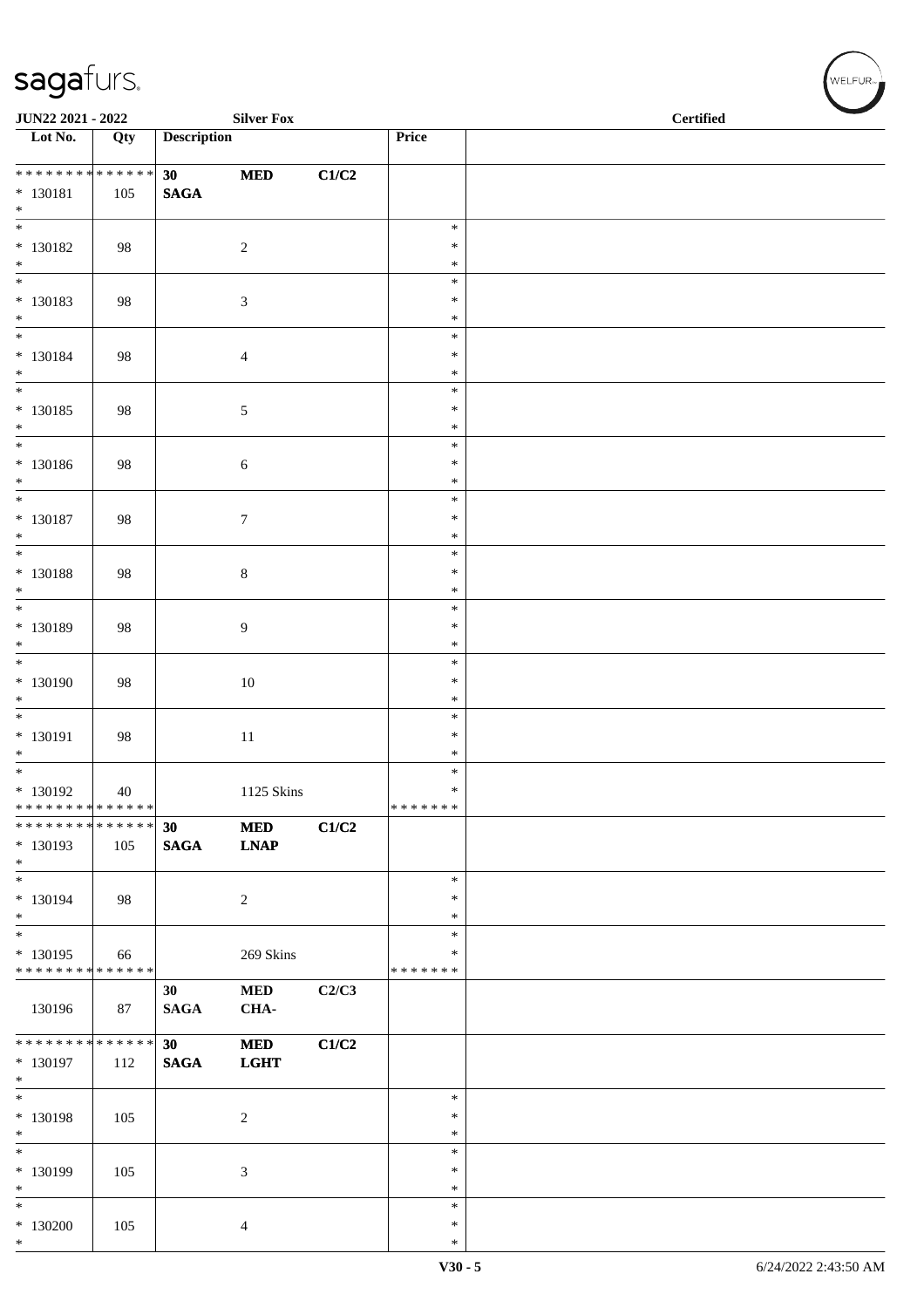| JUN22 2021 - 2022                                               |     |                    | <b>Silver Fox</b>          |       |                                   | <b>Certified</b> |  |
|-----------------------------------------------------------------|-----|--------------------|----------------------------|-------|-----------------------------------|------------------|--|
| Lot No.                                                         | Qty | <b>Description</b> |                            |       | Price                             |                  |  |
| $\ast$<br>* 130201<br>* * * * * * * * * * * * * *               | 87  | 30<br><b>SAGA</b>  | <b>MED</b><br><b>LGHT</b>  | C1/C2 | $\ast$<br>$\ast$<br>* * * * * * * |                  |  |
| 130202                                                          | 58  | 30<br><b>SAGA</b>  | $\bf MED$<br><b>BRH</b>    | C2/C3 |                                   |                  |  |
| 130203                                                          | 83  | 30<br>IA           | <b>MED</b><br>COR1         | C2/C3 |                                   |                  |  |
| * * * * * * * * * * * * * * *<br>$*130204$<br>$*$               | 105 | 30<br><b>SAGA</b>  | <b>PALE</b>                | C1/C2 |                                   |                  |  |
| $*$<br>* 130205<br>$*$                                          | 98  |                    | $\sqrt{2}$                 |       | $\ast$<br>$\ast$<br>$\ast$        |                  |  |
| $\ast$<br>* 130206<br>$*$                                       | 98  |                    | 3                          |       | $\ast$<br>∗<br>$\ast$             |                  |  |
| $*$<br>$* 130207$<br>* * * * * * * * * * * * * *                | 30  |                    | 331 Skins                  |       | $\ast$<br>*<br>* * * * * * *      |                  |  |
| 130208                                                          | 65  | 30<br><b>SAGA</b>  | <b>PALE</b>                | C3/C4 |                                   |                  |  |
| * * * * * * * * * * * * * * *<br>* 130209<br>$*$                | 98  | 30<br><b>SAGA</b>  | <b>PALE</b><br><b>LNAP</b> | C1/C2 |                                   |                  |  |
| $*$<br>$* 130210$<br>* * * * * * * * <mark>* * * * * * *</mark> | 23  |                    | 121 Skins                  |       | $\ast$<br>*<br>* * * * * * *      |                  |  |
| * * * * * * * * <mark>* * * * * * *</mark><br>$* 130211$<br>$*$ | 112 | 30<br><b>SAGA</b>  | <b>PALE</b><br><b>LGHT</b> | C1/C2 |                                   |                  |  |
| $*$<br>$* 130212$<br>* * * * * * * * * * * * * * *              | 34  |                    | 146 Skins                  |       | $\ast$<br>$\ast$<br>* * * * * * * |                  |  |
| 130213                                                          | 61  | 30<br><b>SAGA</b>  | <b>PALE</b><br><b>LGHT</b> | C3    |                                   |                  |  |
| 130214                                                          | 62  | 30<br><b>SAGA</b>  | <b>PALE</b><br><b>LGHT</b> | C3/C4 |                                   |                  |  |
| 130215                                                          | 87  | 30<br><b>SAGA</b>  | <b>PALE</b><br><b>BRH</b>  | C2/C3 |                                   |                  |  |
| 130216                                                          | 88  | 30<br>IA           | PAL/XP<br>COR1             | C2/C3 |                                   |                  |  |
| * * * * * * * * * * * * * * *<br>$* 130217$<br>$*$              | 105 | 30<br><b>SAGA</b>  | $\mathbf{X}\mathbf{P}$     | C1/C2 |                                   |                  |  |
| $*$<br>$* 130218$<br>$*$                                        | 98  |                    | $\overline{2}$             |       | $\ast$<br>$\ast$<br>$\ast$        |                  |  |
| $\ast$<br>* 130219<br>* * * * * * * * * * * * * *               | 36  |                    | 239 Skins                  |       | $\ast$<br>$\ast$<br>* * * * * * * |                  |  |
| 130220                                                          | 56  | 30<br><b>SAGA</b>  | XP/2XP                     | C3/C4 |                                   |                  |  |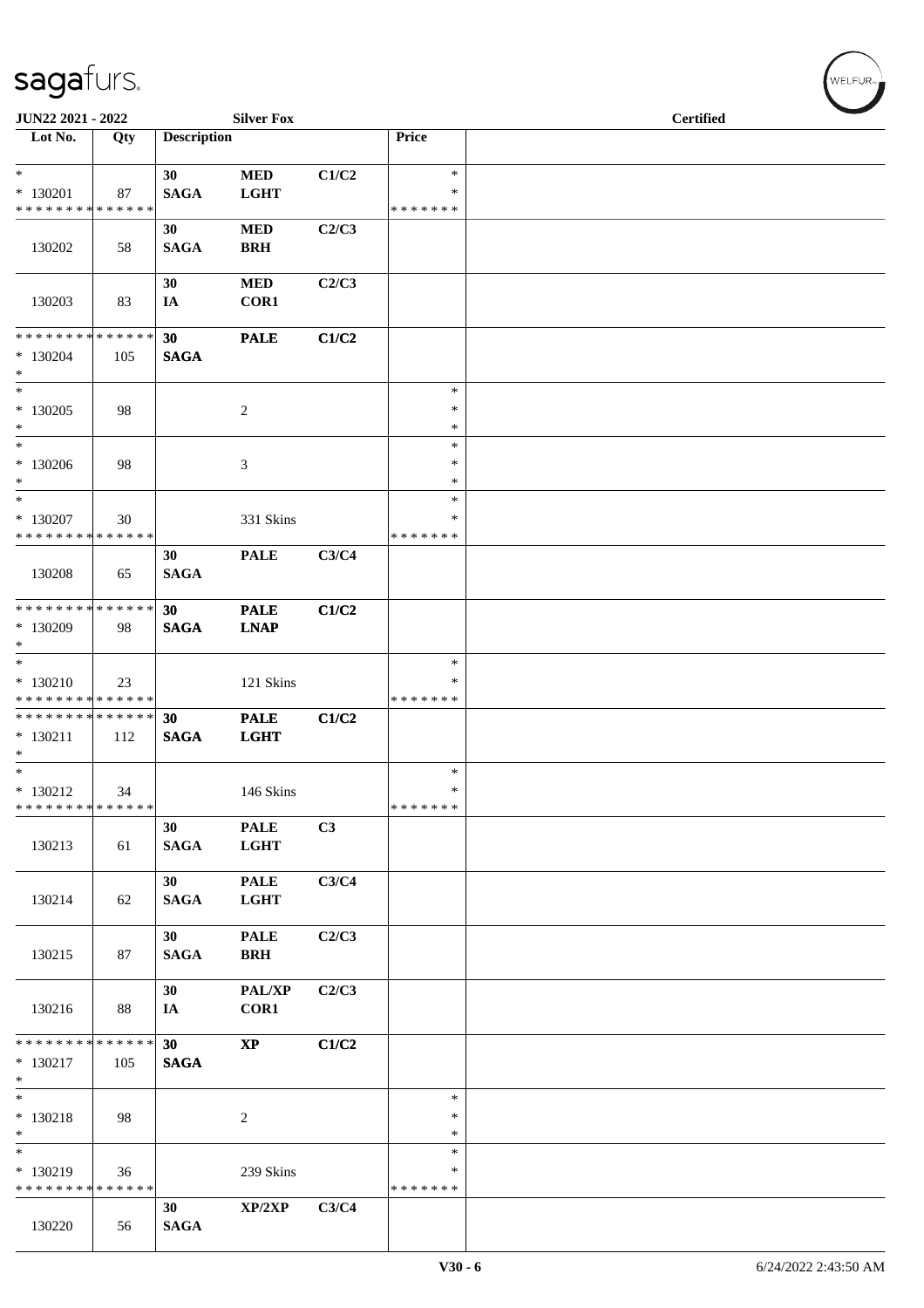| JUN22 2021 - 2022                                                     |     |                    | <b>Silver Fox</b>          |                      |                                   | <b>Certified</b> |  |
|-----------------------------------------------------------------------|-----|--------------------|----------------------------|----------------------|-----------------------------------|------------------|--|
| Lot No.                                                               | Qty | <b>Description</b> |                            |                      | Price                             |                  |  |
| * * * * * * * * * * * * * *<br>$* 130221$<br>$\ast$                   | 112 | 30<br><b>SAGA</b>  | XP/2XP<br><b>LGHT</b>      | C1/C2                |                                   |                  |  |
| $\ast$<br>$* 130222$<br>* * * * * * * * * * * * * *                   | 54  |                    | 166 Skins                  |                      | $\ast$<br>$\ast$<br>* * * * * * * |                  |  |
| 130223                                                                | 111 | 30<br><b>SAGA</b>  | XP/2XP<br><b>BRH</b>       | C1/C2                |                                   |                  |  |
| * * * * * * * * * * * * * *<br>$*130224$<br>$\ast$                    | 98  | 30<br><b>SAGA</b>  | 2XP                        | C1/C2                |                                   |                  |  |
| $\ast$<br>$*130225$<br>* * * * * * * * * * * * * *                    | 27  |                    | 125 Skins                  |                      | $\ast$<br>∗<br>* * * * * * *      |                  |  |
| **************<br>$*130226$<br>$\ast$                                 | 98  | 30<br><b>SROY</b>  | <b>XD</b><br><b>SILK</b>   | C1/C2                |                                   |                  |  |
| $\ast$<br>$* 130227$<br>$\ast$                                        | 91  |                    | $\overline{2}$             |                      | $\ast$<br>∗<br>$\ast$             |                  |  |
| $\ast$<br>$* 130228$<br>* * * * * * * * * * * * * *                   | 73  |                    | 262 Skins                  |                      | $\ast$<br>∗<br>* * * * * * *      |                  |  |
| 130229                                                                | 103 | 30<br><b>SROY</b>  | <b>XD</b><br>SILK          | C1/C2                |                                   |                  |  |
| * * * * * * * * * * * * * *<br>$*130230$<br>$\ast$                    | 105 | 30<br><b>SROY</b>  | <b>XD</b><br><b>SILK</b>   | C1/C2<br><b>LGHT</b> |                                   |                  |  |
| $\overline{\phantom{0}}$<br>$* 130231$<br>* * * * * * * * * * * * * * | 38  |                    | 143 Skins                  |                      | $\ast$<br>$\ast$<br>* * * * * * * |                  |  |
| **************<br>$*130232$<br>$\ast$                                 | 98  | 30<br><b>SROY</b>  | <b>XD</b>                  | C1/C2                |                                   |                  |  |
| $\ast$<br>$*130233$<br>* * * * * * * * * * * * * *                    | 22  |                    | 120 Skins                  |                      | $\ast$<br>*<br>* * * * * * *      |                  |  |
| 130234                                                                | 59  | 30<br><b>SROY</b>  | <b>XD</b><br><b>LNAP</b>   | C1/C2                |                                   |                  |  |
| * * * * * * * * * * * * * *<br>$*130235$<br>$\ast$                    | 98  | 30<br><b>SROY</b>  | <b>Dark</b><br><b>SILK</b> | C1/C2                |                                   |                  |  |
| $\ast$<br>$*130236$<br>$\ast$                                         | 91  |                    | 2                          |                      | $\ast$<br>∗<br>∗                  |                  |  |
| $\overline{\ast}$<br>* 130237<br>* * * * * * * * * * * * * *          | 58  |                    | 247 Skins                  |                      | $\ast$<br>∗<br>* * * * * * *      |                  |  |
| 130238                                                                | 54  | 30<br><b>SROY</b>  | Dark<br><b>SILK</b>        | C3/C4                |                                   |                  |  |
| * * * * * * * * * * * * * *<br>* 130239<br>$\ast$                     | 105 | 30<br><b>SROY</b>  | <b>Dark</b><br><b>SILK</b> | C1/C2<br><b>LGHT</b> |                                   |                  |  |
| $\ast$<br>$*130240$<br>* * * * * * * * * * * * * *                    | 89  |                    | 194 Skins                  |                      | $\ast$<br>∗<br>* * * * * * *      |                  |  |

WELFUR-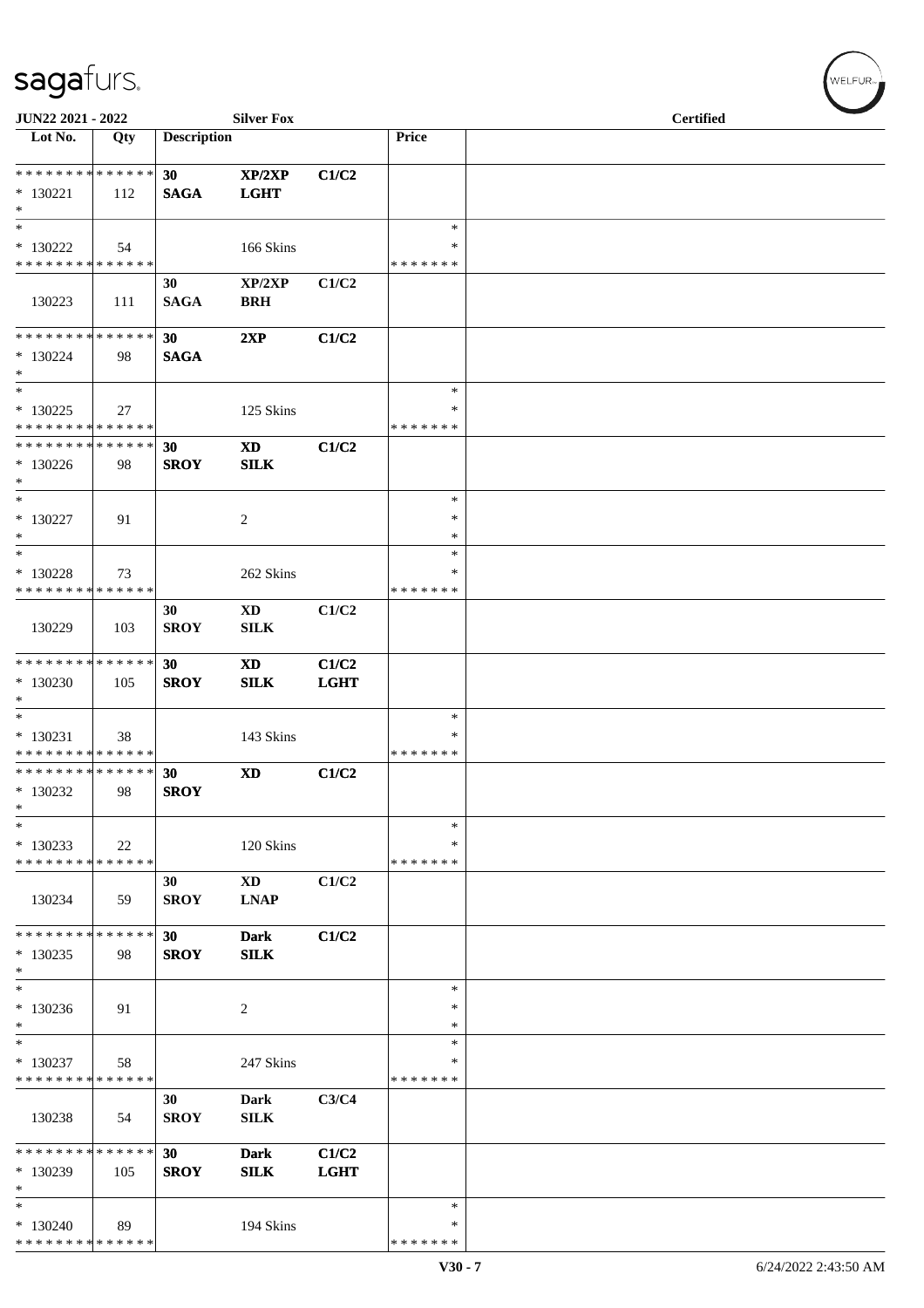| JUN22 2021 - 2022                                          |     |                    | <b>Silver Fox</b>      |             |                    | <b>Certified</b> |  |
|------------------------------------------------------------|-----|--------------------|------------------------|-------------|--------------------|------------------|--|
| Lot No.                                                    | Qty | <b>Description</b> |                        |             | Price              |                  |  |
| ******** <mark>******</mark>                               |     | 30                 | <b>Dark</b>            | C1/C2       |                    |                  |  |
| $* 130241$<br>$\ast$                                       | 98  | <b>SROY</b>        |                        |             |                    |                  |  |
| $\ast$                                                     |     |                    |                        |             | $\ast$             |                  |  |
| $*130242$                                                  | 91  |                    | 2                      |             | $\ast$             |                  |  |
| $\ast$<br>$\ast$                                           |     |                    |                        |             | $\ast$<br>$\ast$   |                  |  |
| $*130243$                                                  | 91  |                    | 3                      |             | $\ast$             |                  |  |
| $*$                                                        |     |                    |                        |             | $\ast$             |                  |  |
| $\ast$<br>$*130244$                                        | 60  |                    | 340 Skins              |             | *<br>∗             |                  |  |
| * * * * * * * * * * * * * *                                |     |                    |                        |             | * * * * * * *      |                  |  |
| 130245                                                     | 72  | 30<br><b>SROY</b>  | Dark                   | C3/C4       |                    |                  |  |
| * * * * * * * * * * * * * *                                |     | 30                 | <b>MED</b>             | C1/C2       |                    |                  |  |
| $*130246$<br>$\ast$                                        | 98  | <b>SROY</b>        | <b>SILK</b>            |             |                    |                  |  |
| $*$                                                        |     |                    |                        |             | $\ast$             |                  |  |
| $* 130247$<br>$*$                                          | 91  |                    | 2                      |             | ∗<br>$\ast$        |                  |  |
| $\ast$                                                     |     |                    |                        |             | $\ast$             |                  |  |
| $* 130248$<br>$*$                                          | 91  |                    | 3                      |             | $\ast$<br>$\ast$   |                  |  |
| $*$                                                        |     |                    |                        |             | $\ast$             |                  |  |
| * 130249                                                   | 60  |                    | 340 Skins              |             | *                  |                  |  |
| * * * * * * * * * * * * * *<br>* * * * * * * * * * * * * * |     | 30                 | <b>MED</b>             | C1/C2       | * * * * * * *      |                  |  |
| * 130250                                                   | 105 | <b>SROY</b>        | SILK                   | <b>LGHT</b> |                    |                  |  |
| $*$<br>$*$                                                 |     |                    |                        |             | $\ast$             |                  |  |
| $* 130251$                                                 | 52  |                    | 157 Skins              |             | ∗                  |                  |  |
| * * * * * * * * * * * * * *                                |     |                    |                        |             | * * * * * * *      |                  |  |
| * * * * * * * * * * * * * * *<br>$*130252$                 | 98  | 30<br><b>SROY</b>  | <b>MED</b>             | C1/C2       |                    |                  |  |
| $\ast$                                                     |     |                    |                        |             |                    |                  |  |
| $\ast$                                                     |     |                    |                        |             | $\ast$             |                  |  |
| $*130253$<br>* * * * * * * * * * * * * *                   | 24  |                    | 122 Skins              |             | ∗<br>* * * * * * * |                  |  |
| * * * * * * * * * * * * * *                                |     | 30                 | <b>PALE</b>            | C1/C2       |                    |                  |  |
| $*130254$<br>$*$                                           | 98  | <b>SROY</b>        | <b>SILK</b>            |             |                    |                  |  |
| $\ast$                                                     |     |                    |                        |             | $\ast$             |                  |  |
| $*130255$                                                  | 69  |                    | 167 Skins              |             | ∗                  |                  |  |
| * * * * * * * * * * * * * *                                |     | 30                 | <b>PALE</b>            | C1/C2       | * * * * * * *      |                  |  |
| 130256                                                     | 100 | <b>SROY</b>        | ${\bf SILK}$           | <b>LGHT</b> |                    |                  |  |
| * * * * * * * * * * * * * *                                |     | 30                 | <b>PALE</b>            | C1/C2       |                    |                  |  |
| $*130257$                                                  | 98  | <b>SROY</b>        |                        |             |                    |                  |  |
| $\ast$                                                     |     |                    |                        |             |                    |                  |  |
| $\ast$<br>* 130258                                         | 77  |                    | 2                      |             | ∗<br>∗             |                  |  |
| $\ast$                                                     |     |                    |                        |             | $\ast$             |                  |  |
| $\ast$                                                     |     |                    |                        |             | $\ast$             |                  |  |
| * 130259<br>* * * * * * * * * * * * * *                    | 24  |                    | 199 Skins              |             | *<br>* * * * * * * |                  |  |
| * * * * * * * * * * * * * *                                |     | 30                 | $\mathbf{X}\mathbf{P}$ | C1/C2       |                    |                  |  |
| $*130260$<br>$*$                                           | 98  | <b>SROY</b>        |                        |             |                    |                  |  |
|                                                            |     |                    |                        |             |                    |                  |  |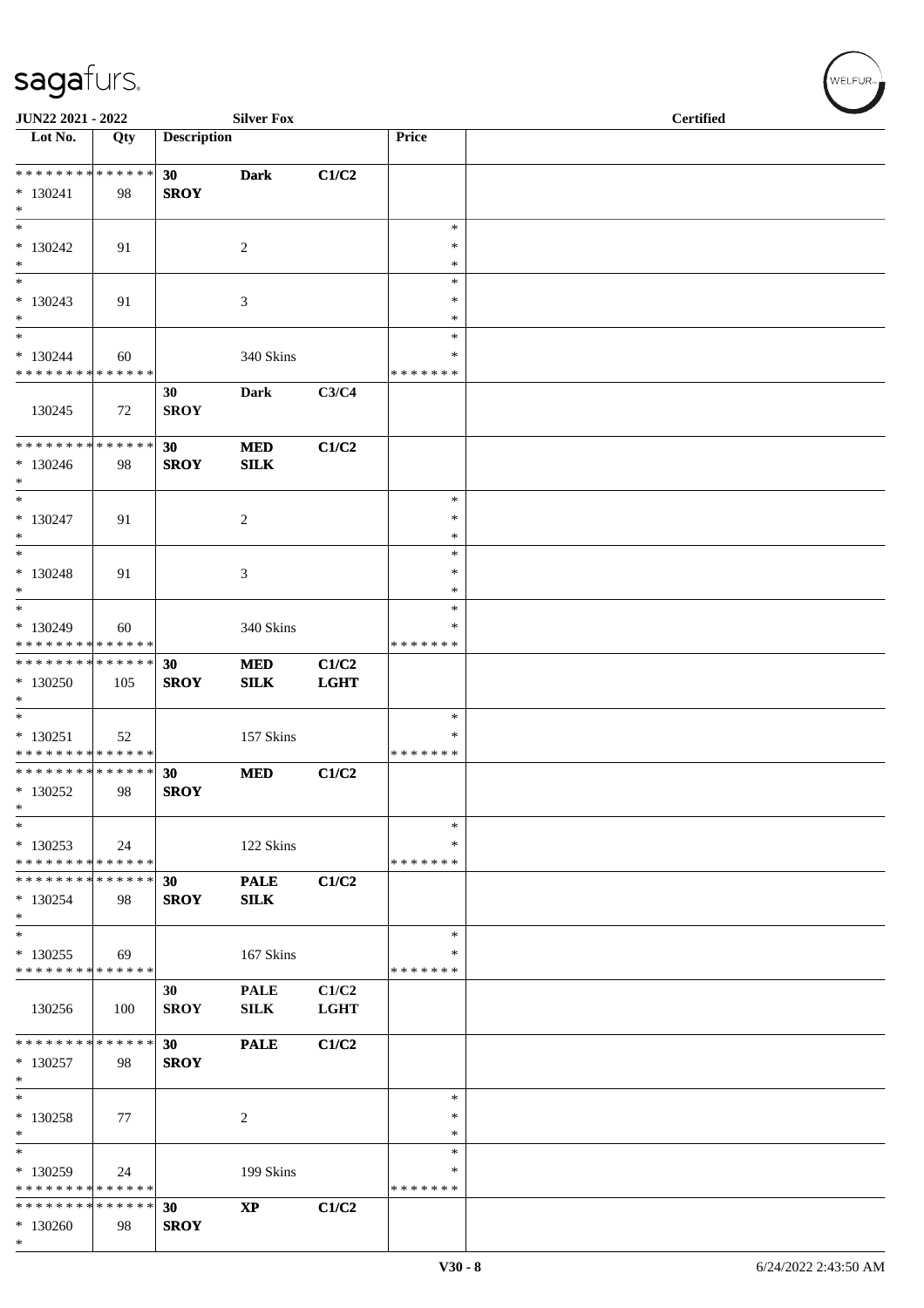| $\sim$            |     |                    |                   |             |         |                  |  |
|-------------------|-----|--------------------|-------------------|-------------|---------|------------------|--|
| JUN22 2021 - 2022 |     |                    | <b>Silver Fox</b> |             |         | <b>Certified</b> |  |
| Lot No.           | Qty | <b>Description</b> |                   |             | Price   |                  |  |
| $\ast$            |     | 30                 | <b>XP</b>         | C1/C2       | $\ast$  |                  |  |
| $* 130261$        | 72  | <b>SROY</b>        |                   |             | $\ast$  |                  |  |
| **************    |     |                    |                   |             | ******* |                  |  |
|                   |     | 30                 | XP/2XP            | C1/C2       |         |                  |  |
| 130262            | 81  | <b>SROY</b>        | <b>SILK</b>       |             |         |                  |  |
|                   |     | 30                 | XP/2XP            | C1/C2       |         |                  |  |
| 130263            | 47  | <b>SROY</b>        | <b>SILK</b>       | <b>LGHT</b> |         |                  |  |
|                   |     | 30                 | <b>PALE</b>       | C1          |         |                  |  |
| 130264            | 6   | <b>LUMI</b>        | <b>HEAV</b>       | <b>TOP</b>  |         |                  |  |
|                   |     |                    |                   |             |         |                  |  |

 $\left(\mathsf{WELFUR}_{\approx}\right)$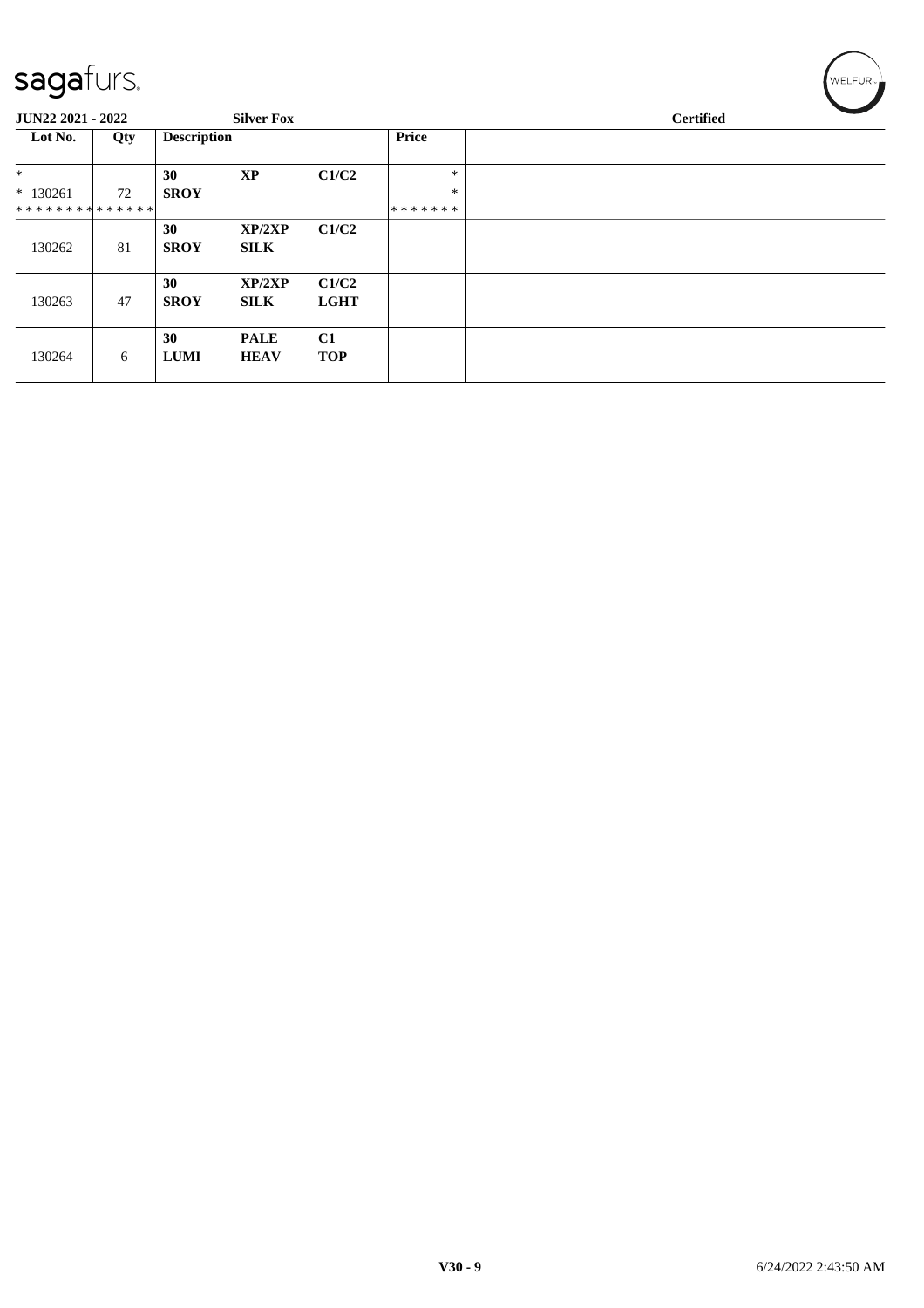| JUN22 2021 - 2022                                                   |        |                              | <b>Silver Fox</b>                      |       |                                   | <b>Certified</b> |  |
|---------------------------------------------------------------------|--------|------------------------------|----------------------------------------|-------|-----------------------------------|------------------|--|
| Lot $No.$                                                           | Qty    | <b>Description</b>           |                                        |       | Price                             |                  |  |
| 130321                                                              | 58     | 20<br>${\bf S}{\bf I}$       | $2\mathbf{X}\mathbf{D}$<br><b>LNAP</b> | C2/C3 |                                   |                  |  |
| **************<br>$*130322$<br>$\ast$                               | 119    | 20<br>SI                     | $\mathbf{X}\mathbf{D}$                 | C1/C2 |                                   |                  |  |
| $\ast$<br>$*130323$<br>* * * * * * * * * * * * * *                  | 26     |                              | 145 Skins                              |       | $\ast$<br>$\ast$<br>* * * * * * * |                  |  |
| 130324                                                              | 110    | 20<br>SI                     | <b>XD</b><br><b>LNAP</b>               | C1/C2 |                                   |                  |  |
| 130325                                                              | 67     | 20<br>SI                     | <b>XD</b><br><b>LNAP</b>               | C3/C4 |                                   |                  |  |
| 130326                                                              | 59     | 20<br>SI                     | <b>XD</b><br><b>LGHT</b>               | C2/C3 |                                   |                  |  |
| 130327                                                              | 89     | 20<br>$\mathbf{I}\mathbf{B}$ | XD/DK<br>COR1                          | C2/C3 |                                   |                  |  |
| * * * * * * * * * * * * * *<br>* 130328<br>$\ast$                   | 119    | <b>20</b><br>SI              | <b>Dark</b>                            | C1/C2 |                                   |                  |  |
| $\ast$<br>* 130329<br>* * * * * * * * * * * * * *                   | 78     |                              | 197 Skins                              |       | $\ast$<br>$\ast$<br>* * * * * * * |                  |  |
| 130330                                                              | 91     | 20<br>${\bf S}{\bf I}$       | <b>Dark</b>                            | C3/C4 |                                   |                  |  |
| * * * * * * * * * * * * * *<br>$* 130331$<br>$\ast$                 | 119    | 20<br>SI                     | <b>Dark</b><br><b>LNAP</b>             | C1/C2 |                                   |                  |  |
| $*$<br>$*130332$<br>* * * * * * * * * * * * * *                     | $32\,$ |                              | 151 Skins                              |       | $\ast$<br>$\ast$<br>*******       |                  |  |
| 130333                                                              | 79     | 20<br>SI                     | <b>Dark</b><br><b>LNAP</b>             | C3/C4 |                                   |                  |  |
| 130334                                                              | 64     | 20<br><b>SI</b>              | <b>Dark</b><br><b>LGHT</b>             | C2/C3 |                                   |                  |  |
| * * * * * * * * * * * * * *<br>$*130335$<br>$\ast$                  | 119    | <b>20</b><br>SI              | <b>MED</b>                             | C2/C3 |                                   |                  |  |
| $\ast$<br>$*130336$<br>$\ast$                                       | 112    |                              | $\overline{2}$                         |       | $\ast$<br>$\ast$<br>$\ast$        |                  |  |
| $\overline{\phantom{0}}$<br>* 130337<br>* * * * * * * * * * * * * * | 81     |                              | 312 Skins                              |       | $\ast$<br>∗<br>* * * * * * *      |                  |  |
| * * * * * * * * * * * * * *<br>* 130338<br>$\ast$                   | 119    | <b>20</b><br>SI              | <b>MED</b><br><b>LNAP</b>              | C2/C3 |                                   |                  |  |
| $\overline{\phantom{0}}$<br>* 130339<br>* * * * * * * * * * * * * * | 41     |                              | 160 Skins                              |       | $\ast$<br>∗<br>* * * * * * *      |                  |  |
| 130340                                                              | 125    | 20<br>${\bf SI}$             | <b>PALE</b>                            | C2/C3 |                                   |                  |  |

 $(w$ elfur $_{\approx}$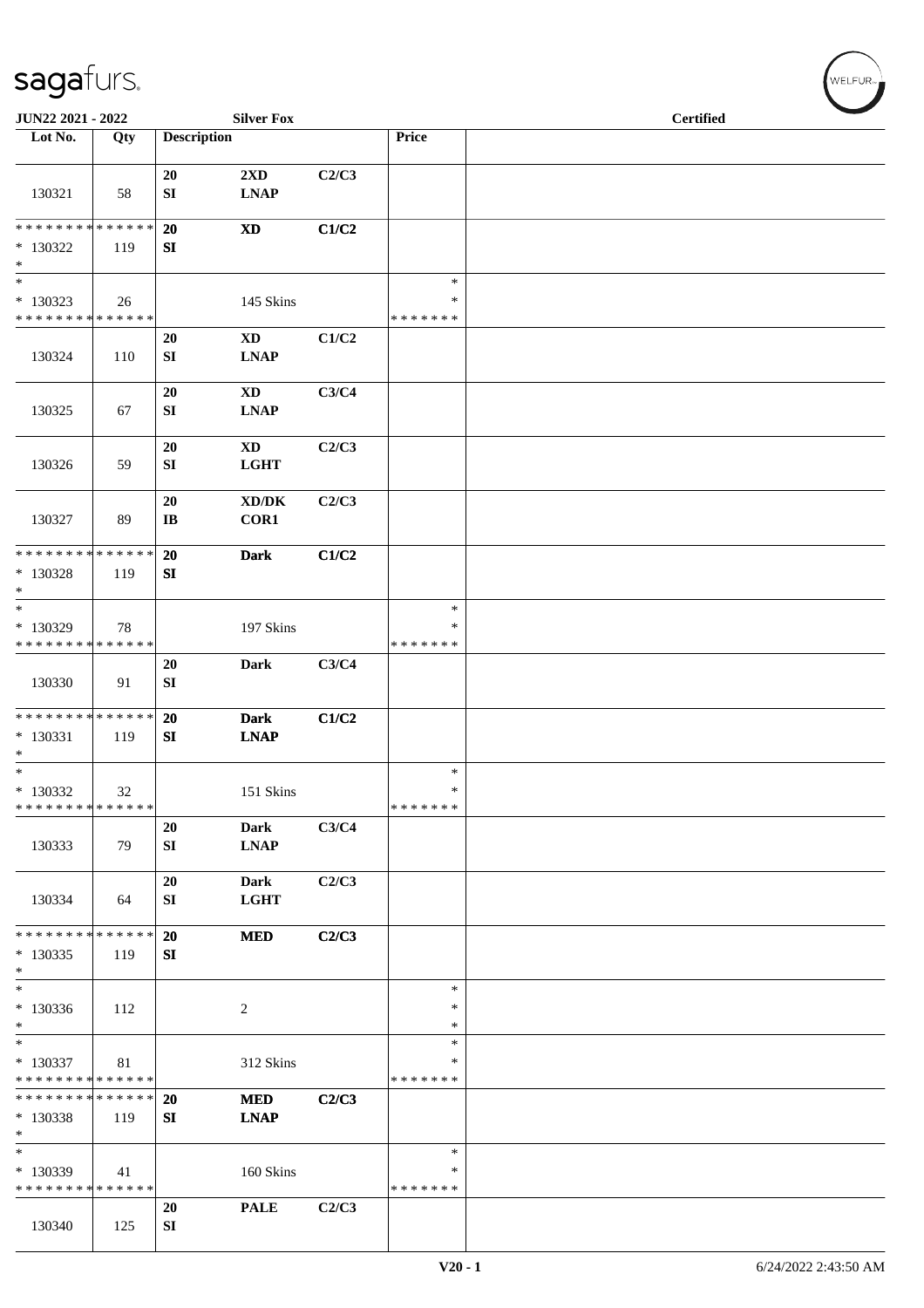| JUN22 2021 - 2022                                                     |     |                        | <b>Silver Fox</b>                      |                |                              | <b>Certified</b> |
|-----------------------------------------------------------------------|-----|------------------------|----------------------------------------|----------------|------------------------------|------------------|
| Lot No.                                                               | Qty | <b>Description</b>     |                                        |                | Price                        |                  |
| 130341                                                                | 58  | 20<br>SI               | <b>PALE</b><br><b>LNAP</b>             | C2/C3          |                              |                  |
| 130342                                                                | 63  | 20<br>SI               | $\bold{XP}$                            | C1/C2          |                              |                  |
| 130343                                                                | 112 | 20<br>${\bf S}{\bf I}$ | XP/2XP                                 | C2/C3          |                              |                  |
| 130344                                                                | 55  | 20<br><b>SAGA</b>      | 4 <sub>xD</sub>                        | C2/C3          |                              |                  |
| * * * * * * * * * * * * * * *<br>$* 130345$<br>$*$                    | 98  | 20<br><b>SAGA</b>      | $2\mathbf{X}\mathbf{D}$                | C2/C3          |                              |                  |
| $*$<br>$* 130346$<br>* * * * * * * * * * * * * *                      | 32  |                        | 130 Skins                              |                | $\ast$<br>*<br>* * * * * * * |                  |
| 130347                                                                | 79  | 20<br><b>SAGA</b>      | $2\mathbf{X}\mathbf{D}$<br><b>LGHT</b> | C2/C3          |                              |                  |
| ******** <mark>******</mark><br>$* 130348$<br>$*$                     | 112 | 20<br>$\mathbf{SAGA}$  | $\boldsymbol{\mathrm{XD}}$             | C1/C2          |                              |                  |
| $*$<br>$*130349$<br>$*$                                               | 105 |                        | $\overline{c}$                         |                | $\ast$<br>$\ast$<br>$\ast$   |                  |
| $*$<br>$*130350$<br>$*$                                               | 105 |                        | 3                                      |                | $\ast$<br>$\ast$<br>$\ast$   |                  |
| $\overline{\phantom{0}}$<br>$* 130351$<br>* * * * * * * * * * * * * * | 86  |                        | 408 Skins                              |                | $\ast$<br>∗<br>* * * * * * * |                  |
| 130352                                                                | 85  | 20<br>$\mathbf{SAGA}$  | <b>XD</b>                              | C <sub>3</sub> |                              |                  |
| 130353                                                                | 118 | 20<br><b>SAGA</b>      | <b>XD</b>                              | C3/C4          |                              |                  |
| 130354                                                                | 57  | 20<br><b>SAGA</b>      | <b>XD</b><br><b>LNAP</b>               | C1/C2          |                              |                  |
| ******** <mark>******</mark><br>$*130355$<br>$*$                      | 119 | 20<br><b>SAGA</b>      | $\mathbf{X}\mathbf{D}$<br><b>LGHT</b>  | C1/C2          |                              |                  |
| $*$<br>$*130356$<br>$*$                                               | 112 |                        | 2                                      |                | $\ast$<br>$\ast$<br>$\ast$   |                  |
| $\overline{\phantom{0}}$<br>$* 130357$<br>$*$                         | 112 |                        | 3                                      |                | $\ast$<br>∗<br>$\ast$        |                  |
| $\overline{\phantom{0}}$<br>$* 130358$<br>* * * * * * * * * * * * * * | 78  |                        | 421 Skins                              |                | $\ast$<br>∗<br>* * * * * * * |                  |
| * * * * * * * * * * * * * * *<br>* 130359<br>$*$                      | 119 | 20<br><b>SAGA</b>      | $\mathbf{X}\mathbf{D}$<br><b>LGHT</b>  | C1/C2          |                              |                  |
| $*130360$<br>$*$                                                      | 112 |                        | $\overline{c}$                         |                | $\ast$<br>∗<br>$\ast$        |                  |

 $(\forall ELFUR_{\approx})$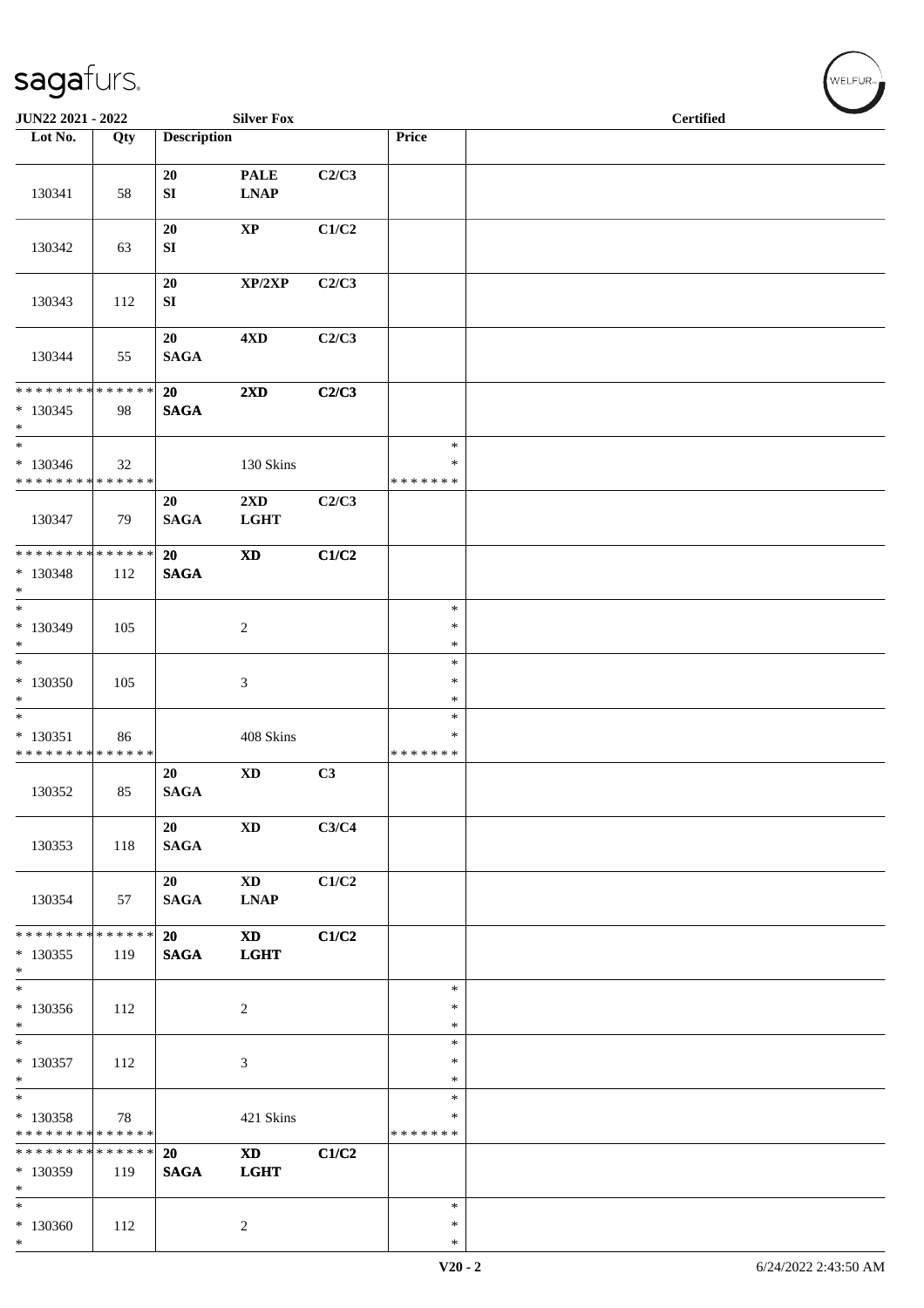| JUN22 2021 - 2022                                                    |                    |                       | <b>Silver Fox</b>                                   |       |                              | <b>Certified</b> | $\overline{\phantom{0}}$ |
|----------------------------------------------------------------------|--------------------|-----------------------|-----------------------------------------------------|-------|------------------------------|------------------|--------------------------|
| Lot No.                                                              | Qty                | <b>Description</b>    |                                                     |       | Price                        |                  |                          |
| $*$<br>$* 130361$<br>$*$                                             | 112                | 20<br><b>SAGA</b>     | $\mathbf{X}\mathbf{D}$<br><b>LGHT</b>               | C1/C2 | $\ast$<br>$\ast$<br>$\ast$   |                  |                          |
| $*$<br>$*130362$<br>$*$                                              | 112                |                       | $\overline{4}$                                      |       | $\ast$<br>$\ast$<br>$\ast$   |                  |                          |
| $\ast$<br>* 130363<br>* * * * * * * * * * * * * *                    | 58                 |                       | 513 Skins                                           |       | $\ast$<br>*<br>* * * * * * * |                  |                          |
| 130364                                                               | 73                 | 20<br><b>SAGA</b>     | $\mathbf{X}\mathbf{D}$<br><b>LGHT</b>               | C3    |                              |                  |                          |
| * * * * * * * * * * * * * * *<br>$*130365$<br>$*$                    | 119                | 20<br>$\mathbf{SAGA}$ | <b>XD</b><br><b>LGHT</b>                            | C3/C4 |                              |                  |                          |
| $\overline{\phantom{0}}$<br>$*130366$<br>* * * * * * * * * * * * * * | 24                 |                       | 143 Skins                                           |       | $\ast$<br>∗<br>* * * * * * * |                  |                          |
| 130367                                                               | 77                 | 20<br>IA              | $\mathbf{X}\mathbf{D}$<br>COR1                      | C2/C3 |                              |                  |                          |
| 130368                                                               | 69                 | 20<br><b>SAGA</b>     | $\mathbf{X}\mathbf{D}/\mathbf{D}\mathbf{K}$<br>CHA- | C2/C3 |                              |                  |                          |
| 130369                                                               | 92                 | 20<br><b>SAGA</b>     | $\bold{X}\bold{D}/\bold{D}\bold{K}$<br><b>BRH</b>   | C2/C3 |                              |                  |                          |
| * * * * * * * * * * * * * * *<br>$* 130370$<br>$*$                   | 112                | 20<br><b>SAGA</b>     | <b>Dark</b>                                         | C1/C2 |                              |                  |                          |
| $*$<br>$* 130371$<br>$\ast$                                          | 105                |                       | $\overline{c}$                                      |       | $\ast$<br>$\ast$<br>$\ast$   |                  |                          |
| $\overline{\phantom{0}}$<br>$* 130372$<br>$\ast$                     | 105                |                       | 3                                                   |       | $\ast$<br>$\ast$<br>$\ast$   |                  |                          |
| $\ast$<br>$* 130373$<br>$*$                                          | 105                |                       | $\overline{4}$                                      |       | $\ast$<br>$\ast$<br>$\ast$   |                  |                          |
| $\ast$<br>* 130374<br>$*$                                            | 105                |                       | $\sqrt{5}$                                          |       | $\ast$<br>$\ast$<br>$\ast$   |                  |                          |
| $\ast$<br>$* 130375$<br>$*$                                          | 105                |                       | 6                                                   |       | $\ast$<br>∗<br>$\ast$        |                  |                          |
| $\overline{\phantom{0}}$<br>* 130376<br>$*$                          | 105                |                       | $\tau$                                              |       | $\ast$<br>∗<br>$\ast$        |                  |                          |
| $\ast$<br>$* 130377$<br>* * * * * * * * * * * * * *                  | 43                 |                       | 785 Skins                                           |       | $\ast$<br>*<br>* * * * * * * |                  |                          |
| * * * * * * * * * * * * * *<br>* 130378<br>$*$                       | 112                | 20<br><b>SAGA</b>     | <b>Dark</b>                                         | C3    |                              |                  |                          |
| * 130379<br>* * * * * * * * * * * * * *                              | 32                 |                       | 144 Skins                                           |       | $\ast$<br>∗<br>* * * * * * * |                  |                          |
| * * * * * * * *<br>* 130380<br>$\ast$                                | * * * * * *<br>112 | 20<br><b>SAGA</b>     | <b>Dark</b>                                         | C3/C4 |                              |                  |                          |

 $(w$ ELFUR-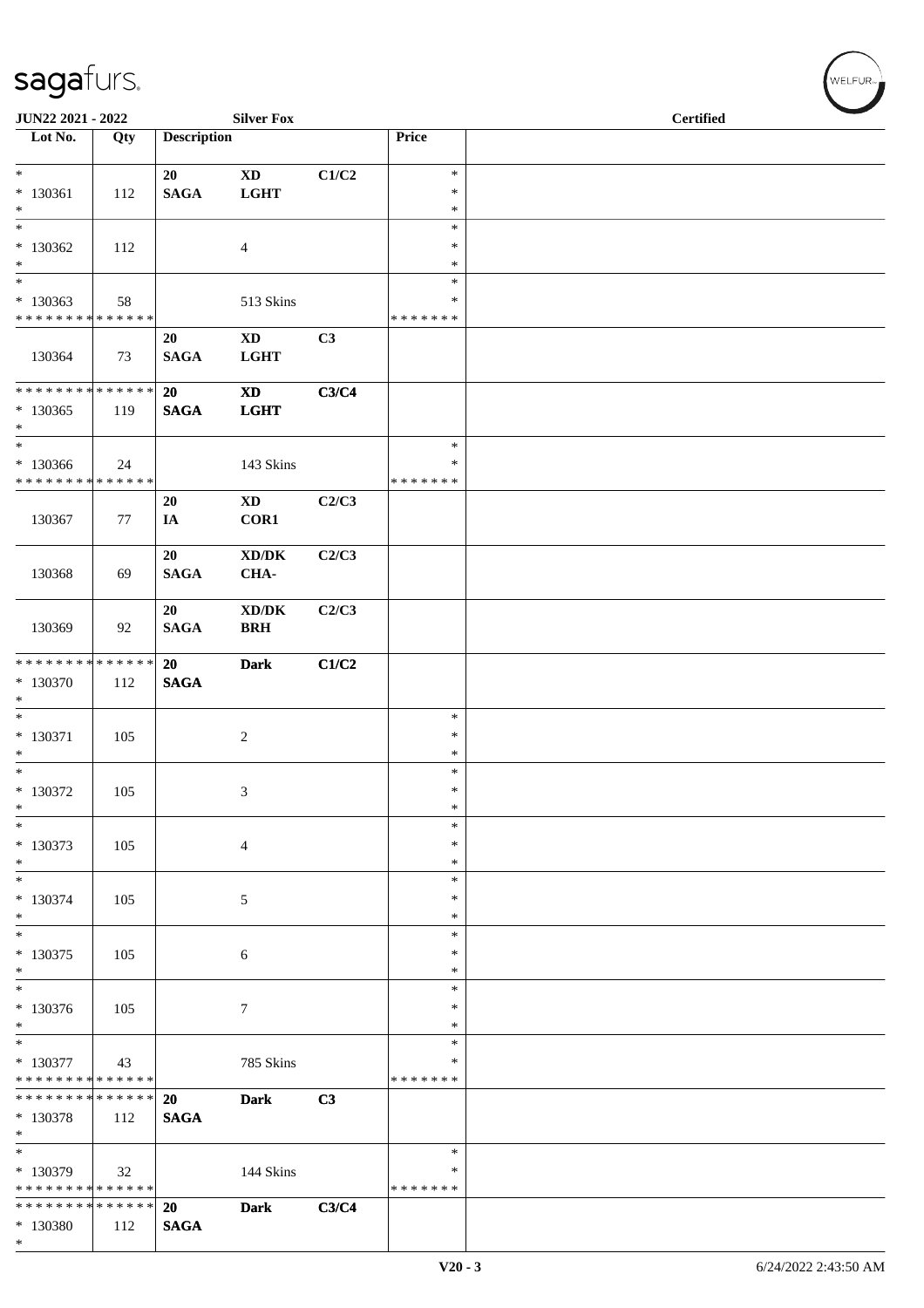| JUN22 2021 - 2022                                      |     |                    | <b>Silver Fox</b>          |       |                         | <b>Certified</b> |
|--------------------------------------------------------|-----|--------------------|----------------------------|-------|-------------------------|------------------|
| Lot No.                                                | Qty | <b>Description</b> |                            |       | Price                   |                  |
| $*$<br>$* 130381$                                      | 88  | 20<br><b>SAGA</b>  | <b>Dark</b>                | C3/C4 | $\ast$<br>$\ast$        |                  |
| * * * * * * * * * * * * * *                            |     |                    |                            |       | * * * * * * *           |                  |
| ******** <mark>******</mark><br>* 130382<br>$*$        | 112 | 20<br><b>SAGA</b>  | <b>Dark</b><br><b>LNAP</b> | C1/C2 |                         |                  |
| $*$                                                    |     |                    |                            |       | $\ast$                  |                  |
| * 130383<br>* * * * * * * * * * * * * *                | 23  |                    | 135 Skins                  |       | $\ast$<br>* * * * * * * |                  |
| 130384                                                 | 68  | 20<br><b>SAGA</b>  | <b>Dark</b><br><b>LNAP</b> | C3/C4 |                         |                  |
| * * * * * * * * * * * * * *                            |     | 20                 | <b>Dark</b>                | C1/C2 |                         |                  |
| * 130385<br>$*$                                        | 119 | <b>SAGA</b>        | <b>LGHT</b>                |       |                         |                  |
| $*$                                                    |     |                    |                            |       | $\ast$                  |                  |
| $* 130386$<br>$*$                                      | 112 |                    | $\overline{2}$             |       | $\ast$<br>$\ast$        |                  |
| $*$                                                    |     |                    |                            |       | $\ast$                  |                  |
| $* 130387$<br>$*$                                      | 112 |                    | 3                          |       | $\ast$<br>$\ast$        |                  |
| $*$                                                    |     |                    |                            |       | $\ast$                  |                  |
| $* 130388$<br>$*$                                      | 112 |                    | $\overline{4}$             |       | $\ast$<br>∗             |                  |
| $\overline{\ast}$                                      |     |                    |                            |       | $\ast$                  |                  |
| * 130389<br>* * * * * * * * * * * * * *                | 122 |                    | 577 Skins                  |       | $\ast$<br>* * * * * * * |                  |
|                                                        |     | 20                 | Dark                       | C3    |                         |                  |
| 130390                                                 | 100 | <b>SAGA</b>        | <b>LGHT</b>                |       |                         |                  |
| * * * * * * * * * * * * * *                            |     | 20                 | <b>Dark</b>                | C3/C4 |                         |                  |
| * 130391                                               | 119 | <b>SAGA</b>        | <b>LGHT</b>                |       |                         |                  |
| $*$<br>$*$                                             |     |                    |                            |       | $\ast$                  |                  |
| $*130392$                                              | 59  |                    | 178 Skins                  |       | $\ast$                  |                  |
| * * * * * * * * * * * * * *                            |     |                    |                            |       | * * * * * * *           |                  |
| * * * * * * * * * * * * * *                            |     | <b>20</b>          | <b>Dark</b>                | C2/C3 |                         |                  |
| * 130393<br>$*$                                        | 112 | IA                 | <b>COR1</b>                |       |                         |                  |
| $*$                                                    |     |                    |                            |       | $\ast$                  |                  |
| * 130394<br>* * * * * * * * <mark>* * * * * * *</mark> | 22  |                    | 134 Skins                  |       | $\ast$<br>* * * * * * * |                  |
| * * * * * * * * * * * * * *                            |     | 20                 | <b>MED</b>                 | C1/C2 |                         |                  |
| * 130395<br>$*$                                        | 112 | <b>SAGA</b>        |                            |       |                         |                  |
| $*$                                                    |     |                    |                            |       | $\ast$<br>∗             |                  |
| * 130396<br>$*$                                        | 105 |                    | $\overline{2}$             |       | $\ast$                  |                  |
| $*$                                                    |     |                    |                            |       | $\ast$                  |                  |
| * 130397<br>$*$                                        | 105 |                    | 3                          |       | $\ast$<br>∗             |                  |
| $*$                                                    |     |                    |                            |       | $\ast$                  |                  |
| $* 130398$<br>$*$                                      | 105 |                    | $\overline{4}$             |       | $\ast$<br>$\ast$        |                  |
| $*$                                                    |     |                    |                            |       | $\ast$                  |                  |
| * 130399<br>$*$                                        | 105 |                    | $\sqrt{5}$                 |       | $\ast$<br>$\ast$        |                  |
| $\ast$                                                 |     |                    |                            |       | $\ast$                  |                  |
| * 130400<br>$*$                                        | 105 |                    | 6                          |       | $\ast$<br>$\ast$        |                  |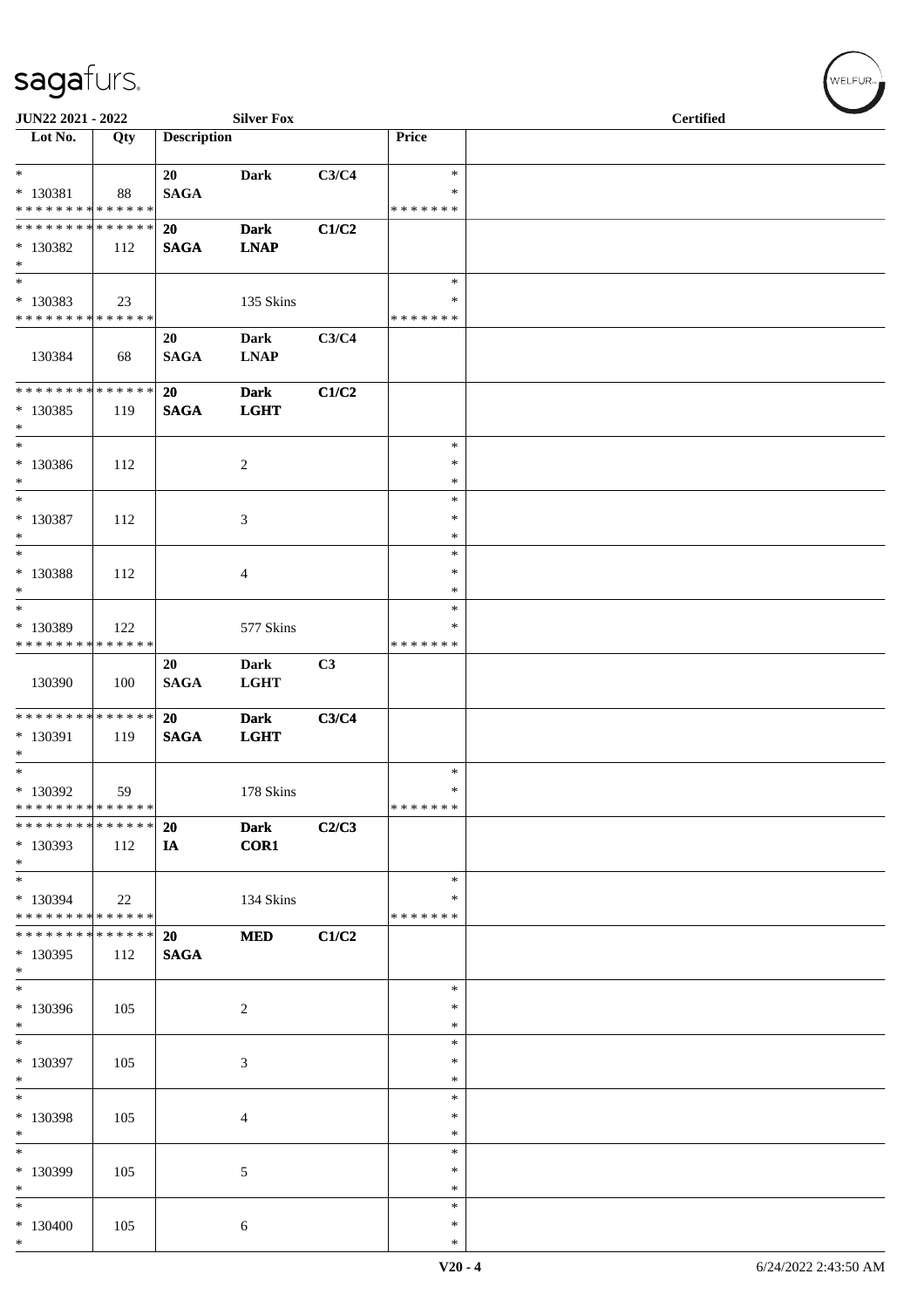| JUN22 2021 - 2022                          |     |                    | <b>Silver Fox</b> |       |                    | <b>Certified</b> |  |
|--------------------------------------------|-----|--------------------|-------------------|-------|--------------------|------------------|--|
| Lot No.                                    | Qty | <b>Description</b> |                   |       | Price              |                  |  |
| $*$                                        |     | 20                 | <b>MED</b>        | C1/C2 | $\ast$             |                  |  |
| $* 130401$<br>$*$                          | 105 | <b>SAGA</b>        |                   |       | $\ast$<br>$\ast$   |                  |  |
| $*$                                        |     |                    |                   |       | $\ast$             |                  |  |
| $*130402$<br>$*$                           | 105 |                    | 8                 |       | ∗<br>∗             |                  |  |
| $*$                                        |     |                    |                   |       | $\ast$             |                  |  |
| $*130403$<br>$*$                           | 105 |                    | 9                 |       | $\ast$<br>$\ast$   |                  |  |
| $*$                                        |     |                    |                   |       | $\ast$             |                  |  |
| $* 130404$<br>$*$                          | 91  |                    | 10                |       | $\ast$<br>$\ast$   |                  |  |
| $*$                                        |     |                    |                   |       | *                  |                  |  |
| $* 130405$<br>* * * * * * * * * * * * * *  | 31  |                    | 1074 Skins        |       | *<br>* * * * * * * |                  |  |
| * * * * * * * * * * * * * * *              |     | 20                 | <b>MED</b>        | C3    |                    |                  |  |
| * 130406<br>$*$                            | 98  | <b>SAGA</b>        |                   |       |                    |                  |  |
| $*$                                        |     |                    |                   |       | $\ast$             |                  |  |
| $*130407$<br>* * * * * * * * * * * * * * * | 35  |                    | 133 Skins         |       | ∗<br>* * * * * * * |                  |  |
| ******** <mark>******</mark>               |     | 20                 | <b>MED</b>        | C1/C2 |                    |                  |  |
| $*130408$<br>$*$                           | 112 | <b>SAGA</b>        | <b>LNAP</b>       |       |                    |                  |  |
| $*$                                        |     |                    |                   |       | $\ast$             |                  |  |
| * 130409                                   | 118 |                    | 230 Skins         |       | ∗                  |                  |  |
| * * * * * * * * * * * * * *                |     | 20                 | <b>MED</b>        | C2/C3 | * * * * * * *      |                  |  |
| 130410                                     | 47  | <b>SAGA</b>        | CHA-              |       |                    |                  |  |
| * * * * * * * * * * * * * * *              |     | 20                 | <b>MED</b>        | C1/C2 |                    |                  |  |
| $* 130411$<br>$*$                          | 119 | <b>SAGA</b>        | <b>LGHT</b>       |       |                    |                  |  |
| $*$                                        |     |                    |                   |       | $\ast$             |                  |  |
| $* 130412$<br>$\ast$                       | 112 |                    | $\boldsymbol{2}$  |       | $\ast$<br>$\ast$   |                  |  |
| $\ast$                                     |     |                    |                   |       | $\ast$             |                  |  |
| $* 130413$<br>$*$                          | 112 |                    | $\mathfrak{Z}$    |       | $\ast$<br>$\ast$   |                  |  |
| $*$                                        |     |                    |                   |       | $\ast$             |                  |  |
| $* 130414$<br>$*$                          | 112 |                    | $\overline{4}$    |       | $\ast$<br>$\ast$   |                  |  |
| $*$                                        |     |                    |                   |       | $\ast$             |                  |  |
| $* 130415$<br>$\ast$                       | 112 |                    | 5                 |       | $\ast$<br>$\ast$   |                  |  |
| $\ast$                                     |     |                    |                   |       | $\ast$             |                  |  |
| $* 130416$<br>* * * * * * * * * * * * * *  | 22  |                    | 589 Skins         |       | ∗<br>* * * * * * * |                  |  |
|                                            |     | 20                 | $\bf MED$         | C3    |                    |                  |  |
| 130417                                     | 82  | <b>SAGA</b>        | <b>LGHT</b>       |       |                    |                  |  |
|                                            |     | 20                 | <b>MED</b>        | C3/C4 |                    |                  |  |
| 130418                                     | 79  | <b>SAGA</b>        | <b>LGHT</b>       |       |                    |                  |  |
|                                            |     | 20                 | <b>MED</b>        | C2/C3 |                    |                  |  |
| 130419                                     | 104 | IA                 | COR1              |       |                    |                  |  |
|                                            |     | 20                 | MED/PAL C2/C3     |       |                    |                  |  |
| 130420                                     | 113 | <b>SAGA</b>        | <b>BRH</b>        |       |                    |                  |  |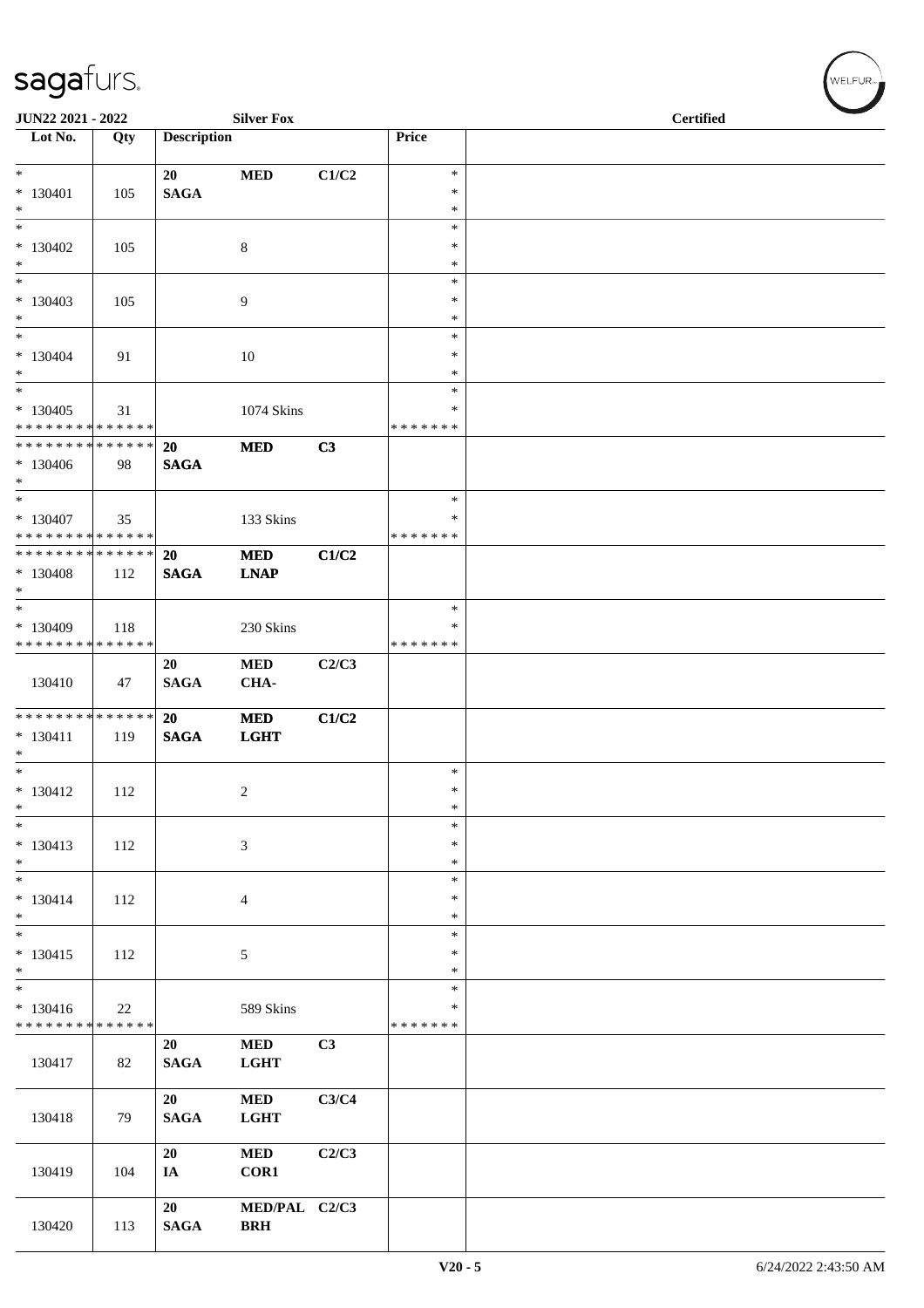| JUN22 2021 - 2022                                  |     |                    | <b>Silver Fox</b>          |       |                                   | <b>Certified</b> |
|----------------------------------------------------|-----|--------------------|----------------------------|-------|-----------------------------------|------------------|
| Lot No.                                            | Qty | <b>Description</b> |                            |       | Price                             |                  |
| ******** <mark>******</mark><br>$* 130421$<br>$*$  | 112 | 20<br><b>SAGA</b>  | <b>PALE</b>                | C1/C2 |                                   |                  |
| $*$<br>$* 130422$<br>$*$                           | 105 |                    | 2                          |       | $\ast$<br>∗<br>∗                  |                  |
| $*$<br>$*130423$<br>$*$                            | 105 |                    | 3                          |       | $\ast$<br>$\ast$<br>$\ast$        |                  |
| $*$<br>$* 130424$<br>$*$                           | 105 |                    | 4                          |       | $\ast$<br>$\ast$<br>$\ast$        |                  |
| $*$<br>$* 130425$<br>$*$                           | 105 |                    | 5                          |       | $\ast$<br>$\ast$<br>$\ast$        |                  |
| $\ast$<br>$* 130426$<br>$*$                        | 105 |                    | 6                          |       | $\ast$<br>$\ast$<br>$\ast$        |                  |
| $*$<br>$* 130427$<br>* * * * * * * * * * * * * *   | 25  |                    | 662 Skins                  |       | $\ast$<br>∗<br>* * * * * * *      |                  |
| 130428                                             | 88  | 20<br><b>SAGA</b>  | <b>PALE</b>                | C3/C4 |                                   |                  |
| ******** <mark>******</mark><br>$*130429$<br>$*$   | 105 | 20<br><b>SAGA</b>  | <b>PALE</b><br><b>LNAP</b> | C1/C2 |                                   |                  |
| $*130430$<br>* * * * * * * * * * * * * *           | 21  |                    | 126 Skins                  |       | $\ast$<br>∗<br>* * * * * * *      |                  |
| * * * * * * * * * * * * * * *<br>$* 130431$<br>$*$ | 119 | 20<br><b>SAGA</b>  | <b>PALE</b><br><b>LGHT</b> | C1/C2 |                                   |                  |
| $*$<br>$*130432$<br>$\ast$                         | 112 |                    | $\overline{c}$             |       | $\ast$<br>$\ast$<br>$\ast$        |                  |
| $\ast$<br>$*130433$<br>* * * * * * * * * * * * * * | 84  |                    | 315 Skins                  |       | $\ast$<br>$\ast$<br>* * * * * * * |                  |
| 130434                                             | 116 | 20<br><b>SAGA</b>  | <b>PALE</b><br><b>LGHT</b> | C1/C2 |                                   |                  |
| 130435                                             | 60  | 20<br><b>SAGA</b>  | <b>PALE</b><br><b>LGHT</b> | C3    |                                   |                  |
| 130436                                             | 93  | 20<br><b>SAGA</b>  | <b>PALE</b><br><b>LGHT</b> | C3/C4 |                                   |                  |
| 130437                                             | 97  | 20<br><b>SAGA</b>  | $\bold{XP}$<br><b>LGHT</b> | C1/C2 |                                   |                  |
| 130438                                             | 52  | 20<br><b>SAGA</b>  | $\bold{XP}$<br><b>LGHT</b> | C3    |                                   |                  |
| * * * * * * * * * * * * * *<br>$*130439$<br>$*$    | 112 | 20<br><b>SAGA</b>  | XP/2XP                     | C1/C2 |                                   |                  |
| $\ast$<br>$* 130440$<br>$*$                        | 105 |                    | $\overline{c}$             |       | $\ast$<br>$\ast$<br>$\ast$        |                  |

 $w$ ELFUR<sub>m</sub>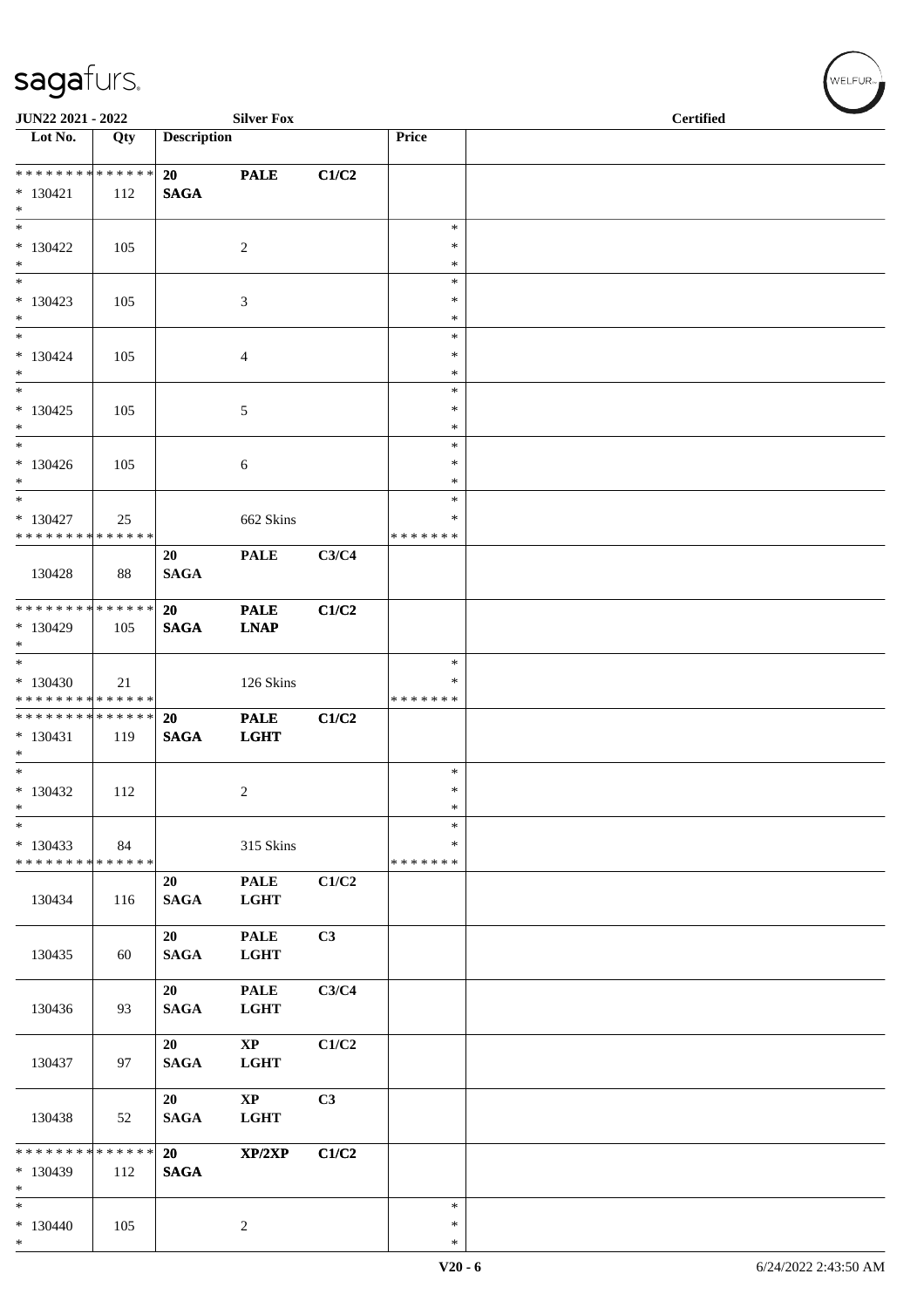| JUN22 2021 - 2022                                                         |     |                    | <b>Silver Fox</b>   |                      |               | <b>Certified</b> |
|---------------------------------------------------------------------------|-----|--------------------|---------------------|----------------------|---------------|------------------|
| Lot No.                                                                   | Qty | <b>Description</b> |                     |                      | Price         |                  |
| $*$                                                                       |     | 20                 | XP/2XP              | C1/C2                | $\ast$        |                  |
| $* 130441$                                                                | 105 | <b>SAGA</b>        |                     |                      | $\ast$        |                  |
| $\ast$                                                                    |     |                    |                     |                      | $\ast$        |                  |
| $*$                                                                       |     |                    |                     |                      | $\ast$        |                  |
| $*130442$                                                                 | 22  |                    | 344 Skins           |                      | *             |                  |
| * * * * * * * * * * * * * *                                               |     |                    |                     |                      | *******       |                  |
| * * * * * * * * * * * * * * *                                             |     | <b>20</b>          | XP/2XP              | C1/C2                |               |                  |
| $*130443$                                                                 | 119 | <b>SAGA</b>        | <b>LGHT</b>         |                      |               |                  |
| $*$                                                                       |     |                    |                     |                      |               |                  |
| $\ast$                                                                    |     |                    |                     |                      | $\ast$        |                  |
| $* 130444$<br>* * * * * * * * * * * * * *                                 | 48  |                    | 167 Skins           |                      | ∗<br>*******  |                  |
|                                                                           |     |                    |                     |                      |               |                  |
|                                                                           |     | 20                 | XP/2XP              | C2/C3                |               |                  |
| 130445                                                                    | 67  | <b>SAGA</b>        | <b>BRH</b>          |                      |               |                  |
|                                                                           |     | 20                 | <b>XD</b>           | C1/C2                |               |                  |
| 130446                                                                    | 78  | <b>SROY</b>        | ${\bf SILK}$        |                      |               |                  |
|                                                                           |     |                    |                     |                      |               |                  |
| ******** <mark>******</mark>                                              |     | <b>20</b>          | <b>XD</b>           | C1/C2                |               |                  |
| $*130447$                                                                 | 103 | <b>SROY</b>        | SILK                | <b>LGHT</b>          |               |                  |
| $*$                                                                       |     |                    |                     |                      |               |                  |
| $*$                                                                       |     |                    |                     |                      | $\ast$        |                  |
| $* 130448$                                                                | 21  |                    | 124 Skins           |                      | ∗             |                  |
| * * * * * * * * * * * * * *                                               |     |                    |                     |                      | *******       |                  |
| ******** <mark>******</mark>                                              |     | <b>20</b>          | <b>XD</b>           | C1/C2                |               |                  |
| * 130449                                                                  | 105 | <b>SROY</b>        |                     |                      |               |                  |
| $*$                                                                       |     |                    |                     |                      |               |                  |
| $\overline{\ast}$                                                         |     |                    |                     |                      | $\ast$        |                  |
| $*130450$                                                                 | 29  |                    | 134 Skins           |                      | $\ast$        |                  |
| * * * * * * * * * * * * * *                                               |     |                    |                     |                      | * * * * * * * |                  |
|                                                                           |     | 20                 | Dark                | C1/C2                |               |                  |
| 130451                                                                    | 112 | <b>SROY</b>        | <b>SILK</b>         |                      |               |                  |
| * * * * * * * * <mark>* * * * * * *</mark>                                |     | 20                 |                     |                      |               |                  |
| $*130452$                                                                 | 112 | <b>SROY</b>        | <b>Dark</b><br>SILK | C1/C2<br><b>LGHT</b> |               |                  |
| $\ast$                                                                    |     |                    |                     |                      |               |                  |
| $\ast$                                                                    |     |                    |                     |                      | $\ast$        |                  |
| $*130453$                                                                 | 23  |                    | 135 Skins           |                      | ∗             |                  |
| * * * * * * * * * * * * * * *                                             |     |                    |                     |                      | *******       |                  |
| * * * * * * * * <mark>* * * * * *</mark> *                                |     | 20                 | Dark                | C1/C2                |               |                  |
| $* 130454$                                                                | 105 | <b>SROY</b>        |                     |                      |               |                  |
| $\ast$                                                                    |     |                    |                     |                      |               |                  |
| $*$                                                                       |     |                    |                     |                      | $\ast$        |                  |
| $*130455$                                                                 | 98  |                    | 2                   |                      | $\ast$        |                  |
| $*$                                                                       |     |                    |                     |                      | $\ast$        |                  |
| $*$                                                                       |     |                    |                     |                      | $\ast$        |                  |
| $*130456$                                                                 | 98  |                    | 3                   |                      | ∗             |                  |
| $*$                                                                       |     |                    |                     |                      | $\ast$        |                  |
| $*$                                                                       |     |                    |                     |                      | $\ast$        |                  |
| $* 130457$                                                                | 21  |                    | 322 Skins           |                      | $\ast$        |                  |
| * * * * * * * * <mark>* * * * * *</mark><br>* * * * * * * * * * * * * * * |     |                    |                     |                      | *******       |                  |
|                                                                           |     | <b>20</b>          | <b>Dark</b>         | C3/C4                |               |                  |
| $* 130458$<br>$\ast$                                                      | 91  | <b>SROY</b>        |                     |                      |               |                  |
| $*$                                                                       |     |                    |                     |                      | $\ast$        |                  |
| $*130459$                                                                 |     |                    |                     |                      | ∗             |                  |
| * * * * * * * * <mark>* * * * * *</mark>                                  | 23  |                    | 114 Skins           |                      | *******       |                  |
| * * * * * * * * <mark>* * * * * *</mark> *                                |     | <b>20</b>          | <b>MED</b>          | C1/C2                |               |                  |
| $*130460$                                                                 | 105 | <b>SROY</b>        | <b>SILK</b>         |                      |               |                  |
| $\ast$                                                                    |     |                    |                     |                      |               |                  |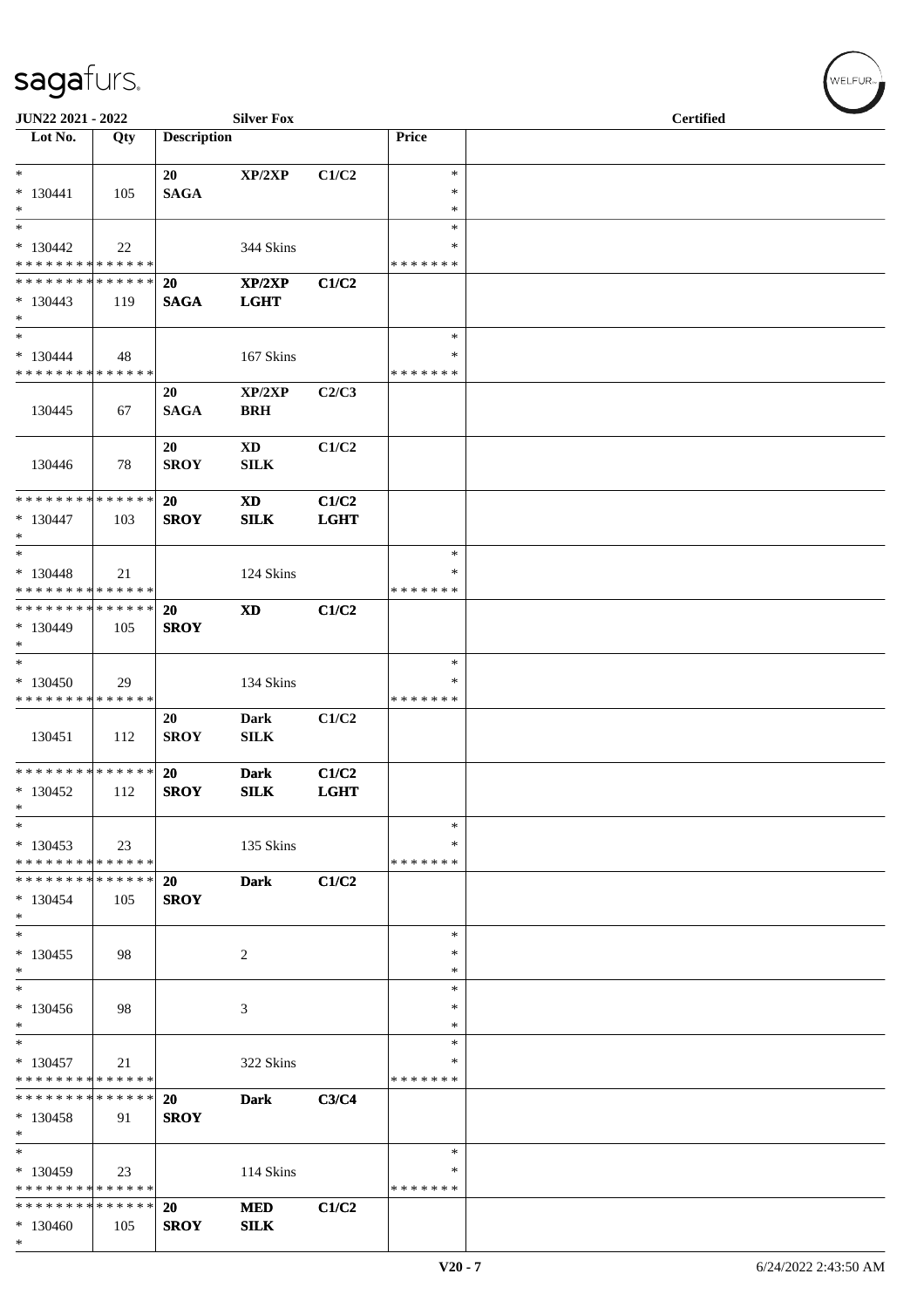| JUN22 2021 - 2022                                                                   |     |                          | <b>Silver Fox</b>           |                      |                                   |  | <b>Certified</b> |  |
|-------------------------------------------------------------------------------------|-----|--------------------------|-----------------------------|----------------------|-----------------------------------|--|------------------|--|
| Lot No.                                                                             | Qty | <b>Description</b>       |                             |                      | <b>Price</b>                      |  |                  |  |
| $\ast$<br>$* 130461$<br>$*$                                                         | 91  | 20<br><b>SROY</b>        | <b>MED</b><br><b>SILK</b>   | C1/C2                | $\ast$<br>*<br>$\ast$             |  |                  |  |
| $*$<br>$*130462$<br>* * * * * * * * * * * * * *                                     | 23  |                          | 219 Skins                   |                      | $\ast$<br>*<br>* * * * * * *      |  |                  |  |
| 130463                                                                              | 119 | 20<br><b>SROY</b>        | <b>MED</b><br><b>SILK</b>   | C1/C2<br><b>LGHT</b> |                                   |  |                  |  |
| ******** <mark>******</mark><br>$*130464$<br>$\ast$                                 | 105 | 20<br><b>SROY</b>        | <b>MED</b>                  | C1/C2                |                                   |  |                  |  |
| $\overline{\phantom{0}}$<br>$*130465$<br>* * * * * * * * <mark>* * * * * * *</mark> | 47  |                          | 152 Skins                   |                      | $\ast$<br>$\ast$<br>* * * * * * * |  |                  |  |
| * * * * * * * * * * * * * * *<br>* 130466<br>$*$                                    | 105 | <b>20</b><br><b>SROY</b> | <b>PALE</b><br>SILK         | C1/C2                |                                   |  |                  |  |
| $*$<br>$* 130467$<br>* * * * * * * * * * * * * *                                    | 58  |                          | 163 Skins                   |                      | $\ast$<br>$\ast$<br>* * * * * * * |  |                  |  |
| 130468                                                                              | 77  | 20<br><b>SROY</b>        | <b>PALE</b><br>${\bf SILK}$ | C1/C2<br><b>LGHT</b> |                                   |  |                  |  |
| 130469                                                                              | 69  | 20<br><b>SROY</b>        | <b>PALE</b>                 | C1/C2                |                                   |  |                  |  |
| 130470                                                                              | 97  | 20<br><b>SROY</b>        | XP/2XP<br>${\bf SILK}$      | C1/C2                |                                   |  |                  |  |
| 130471                                                                              | 72  | 20<br><b>SROY</b>        | XP/2XP<br><b>SILK</b>       | C1/C2<br><b>LGHT</b> |                                   |  |                  |  |
| 130472                                                                              | 67  | 20<br><b>SROY</b>        | XP/2XP                      | C1/C2                |                                   |  |                  |  |

WELFUR<sub><sup>N</sub></sub></sub></sup>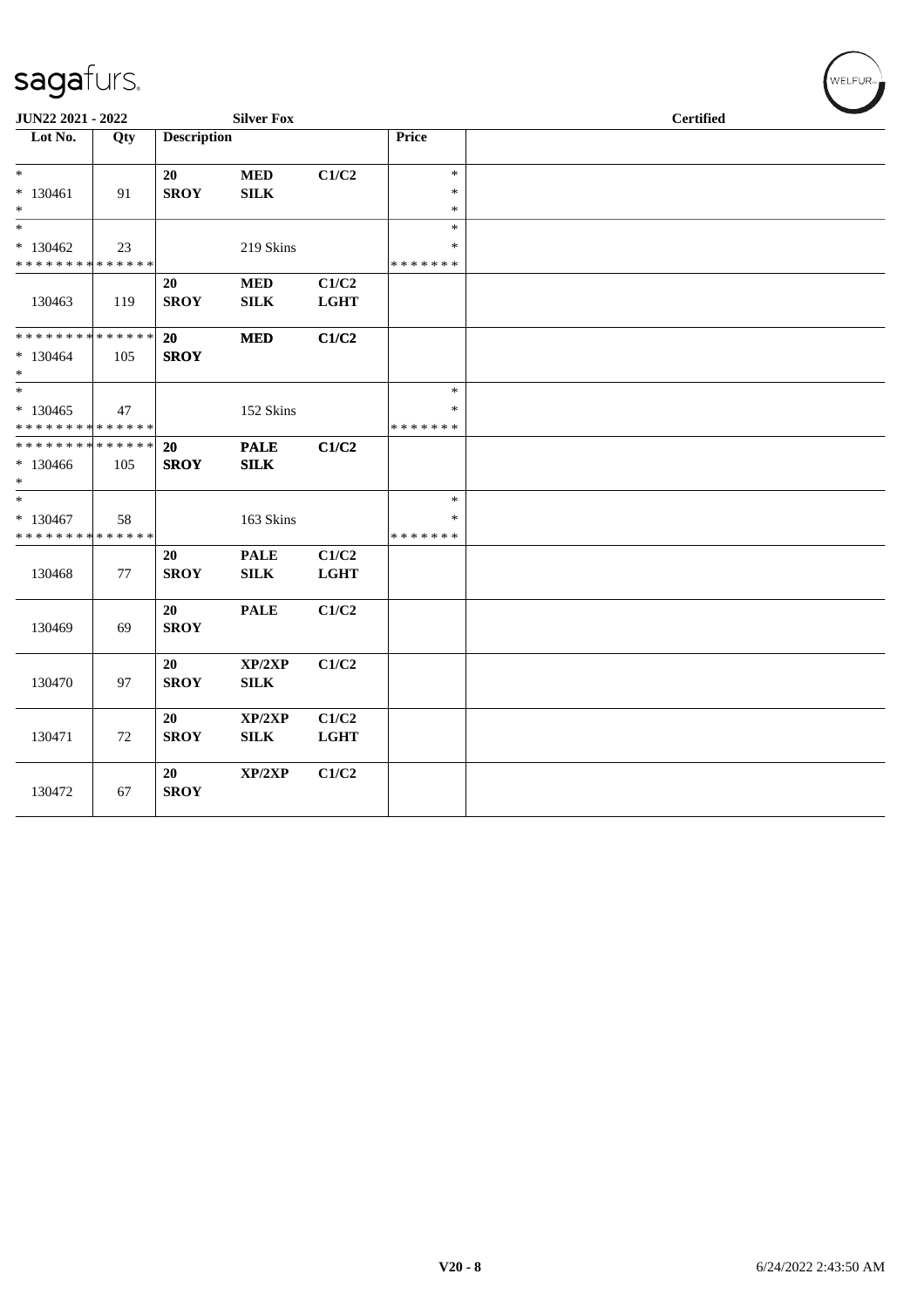| JUN22 2021 - 2022                                                        |     |                       | <b>Silver Fox Brown Type</b>                                 |       |                                   | <b>Certified</b> |
|--------------------------------------------------------------------------|-----|-----------------------|--------------------------------------------------------------|-------|-----------------------------------|------------------|
| Lot No.                                                                  | Qty | <b>Description</b>    |                                                              |       | Price                             |                  |
| 130521                                                                   | 33  | 30<br>${\bf SI}$      | MED/PAL C3                                                   |       |                                   |                  |
| ******** <mark>******</mark><br>$* 130522$<br>$\ast$                     | 98  | 30<br><b>SAGA</b>     | $\mathbf{X}\mathbf{D}/\mathbf{D}\mathbf{K}$                  | C3    |                                   |                  |
| $\overline{\phantom{a}^*}$<br>* 130523<br>* * * * * * * * * * * * * *    | 24  |                       | 122 Skins                                                    |       | $\ast$<br>$\ast$<br>* * * * * * * |                  |
| 130524                                                                   | 106 | 30<br><b>SAGA</b>     | <b>DK/MED</b><br>COR1                                        | C1/C2 |                                   |                  |
| 130525                                                                   | 51  | 30<br>$\mathbf{SAGA}$ | MED/PAL C1/C2                                                |       |                                   |                  |
| 130526                                                                   | 35  | 30<br><b>SAGA</b>     | MED/PAL C3                                                   |       |                                   |                  |
| 130527                                                                   | 77  | 30/20<br>IA           | MED/PAL C1/C2<br>COR1                                        |       |                                   |                  |
| 130528                                                                   | 59  | 20<br>SI              | MED/PAL C3                                                   |       |                                   |                  |
| 130529                                                                   | 125 | 20<br><b>SAGA</b>     | $\bold{X}\bold{D}/\bold{D}\bold{K}$                          | C1/C2 |                                   |                  |
| 130530                                                                   | 78  | 20<br><b>SAGA</b>     | $\bold{X}\bold{D}/\bold{D}\bold{K}$                          | C3    |                                   |                  |
| * * * * * * * * * * * * * *<br>$* 130531$<br>$\ast$                      | 112 | 20<br><b>SAGA</b>     | $\mathbf{X}\mathbf{D}/\mathbf{D}\mathbf{K}$                  | C3    |                                   |                  |
| $\overline{\phantom{a}^*}$<br>$*130532$<br>* * * * * * * * * * * * * * * | 51  |                       | 163 Skins                                                    |       | $\ast$<br>$\ast$<br>* * * * * * * |                  |
| 130533                                                                   | 61  | 20<br><b>SAGA</b>     | $\boldsymbol{\mathrm{XD}}\mathsf{/}\boldsymbol{\mathrm{DK}}$ | C3    |                                   |                  |
| 130534                                                                   | 111 | 20<br><b>SAGA</b>     | DK/MED C3                                                    |       |                                   |                  |
| 130535                                                                   | 120 | 20<br><b>SAGA</b>     | MED/PAL C3                                                   |       |                                   |                  |
| 130536                                                                   | 125 | 20<br><b>SAGA</b>     | PAL/XP C1/C2                                                 |       |                                   |                  |
| 130537                                                                   | 68  | 20<br><b>SAGA</b>     | PAL/XP                                                       | C3    |                                   |                  |
| ******** <mark>******</mark><br>$*130538$<br>$*$                         | 98  | 20<br><b>SAGA</b>     | PAL/XP                                                       | C3    |                                   |                  |
| $\ast$<br>* 130539<br>* * * * * * * * * * * * * * *                      | 25  |                       | 123 Skins                                                    |       | $\ast$<br>∗<br>* * * * * * *      |                  |
| 130540                                                                   | 43  | 20<br>IA              | MED/PAL C1/C2<br>COR1                                        |       |                                   |                  |